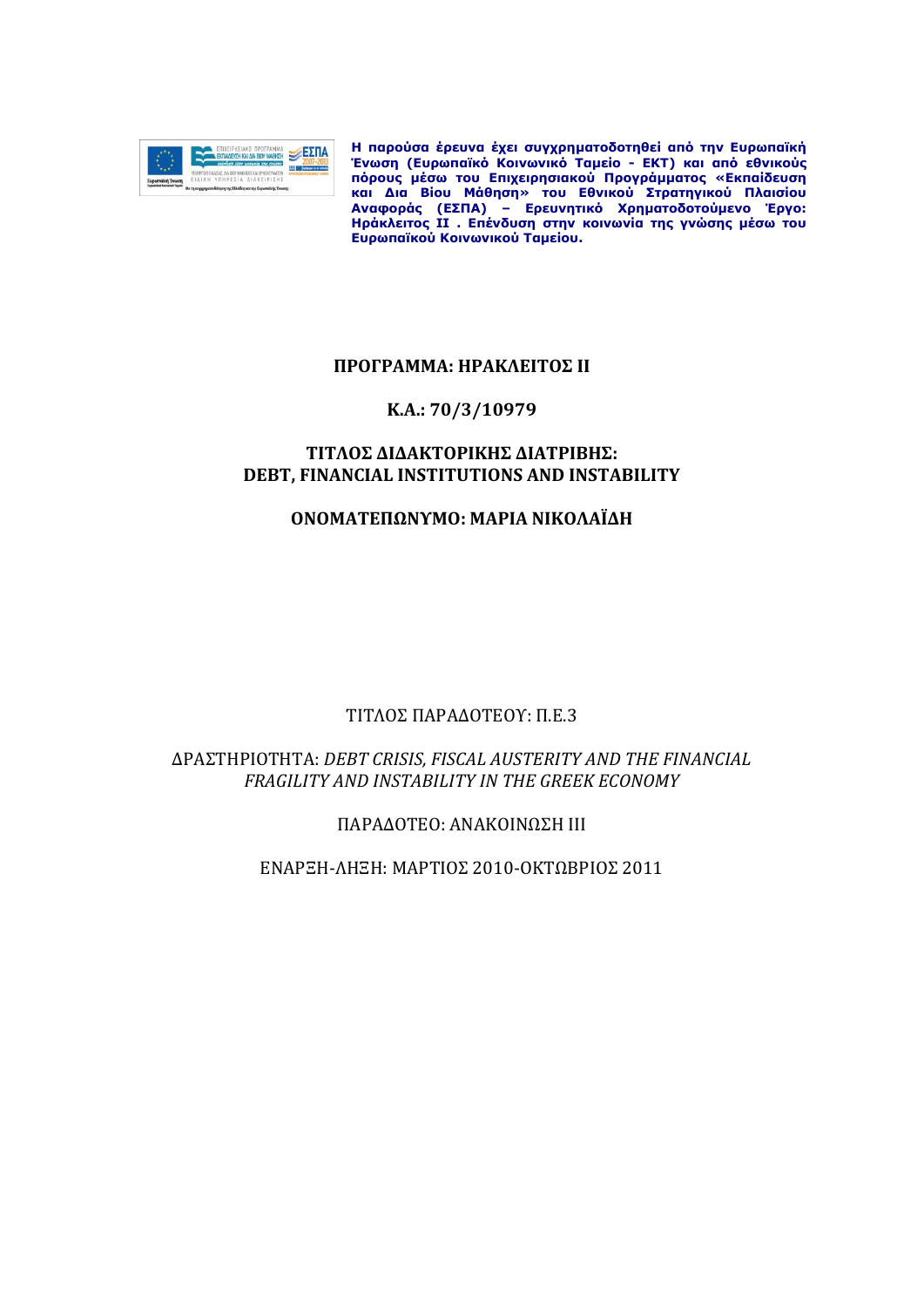# **Debt crisis, fiscal austerity and the financial fragility and instability in the Greek economy**

# **Georgios Argitis and Maria Nikolaidi**

**Abstract:** Drawing on Minsky's theoretical framework, we critically assess the effectiveness of the currently implemented fiscal austerity measures in the Greek economy. We develop and apply two indexes that encapsulate the financial fragility in the public sector and the macroeconomy. The statistical evidence suggests that over the last 5-6 years prior to the onset of the crisis the public sector was situated in the ultra-ponzi area and the financial fragility of the Greek economy was steadily increasing, making the economy extremely vulnerable to potential shocks. We show that the fiscal austerity measures do not produce a substantial decline in the financial fragility of the public sector; they also set the stage for chronic financial instability in the economy. We call for a fundamental change in the policy mix currently implemented in the Greek economy.

**Key words:** Greek debt crisis; financial fragility; financial instability; Minskyan macroeconomic analysis

**JEL classification:** E12, E62, G10, H60

1

This draft: October, 2011

15th FMM conference, Berlin 28-29 October 2011

University of Athens, Department of Economics, email: [gargeitis@econ.uoa.gr.](mailto:gargeitis@econ.uoa.gr)

Labour Institute, Greek General Confederation of Labour and University of Athens, Department of Economics, email: [nikolmar@econ.uoa.gr.](mailto:nikolmar@econ.uoa.gr)

This research has been co-financed by the European Union (European Social Fund – ESF) and Greek national funds through the Operational Program "Education and Lifelong Learning" of the National Strategic Reference Framework (NSRF) - Research Funding Program: Heracleitus II. Investing in knowledge society through the European Social Fund.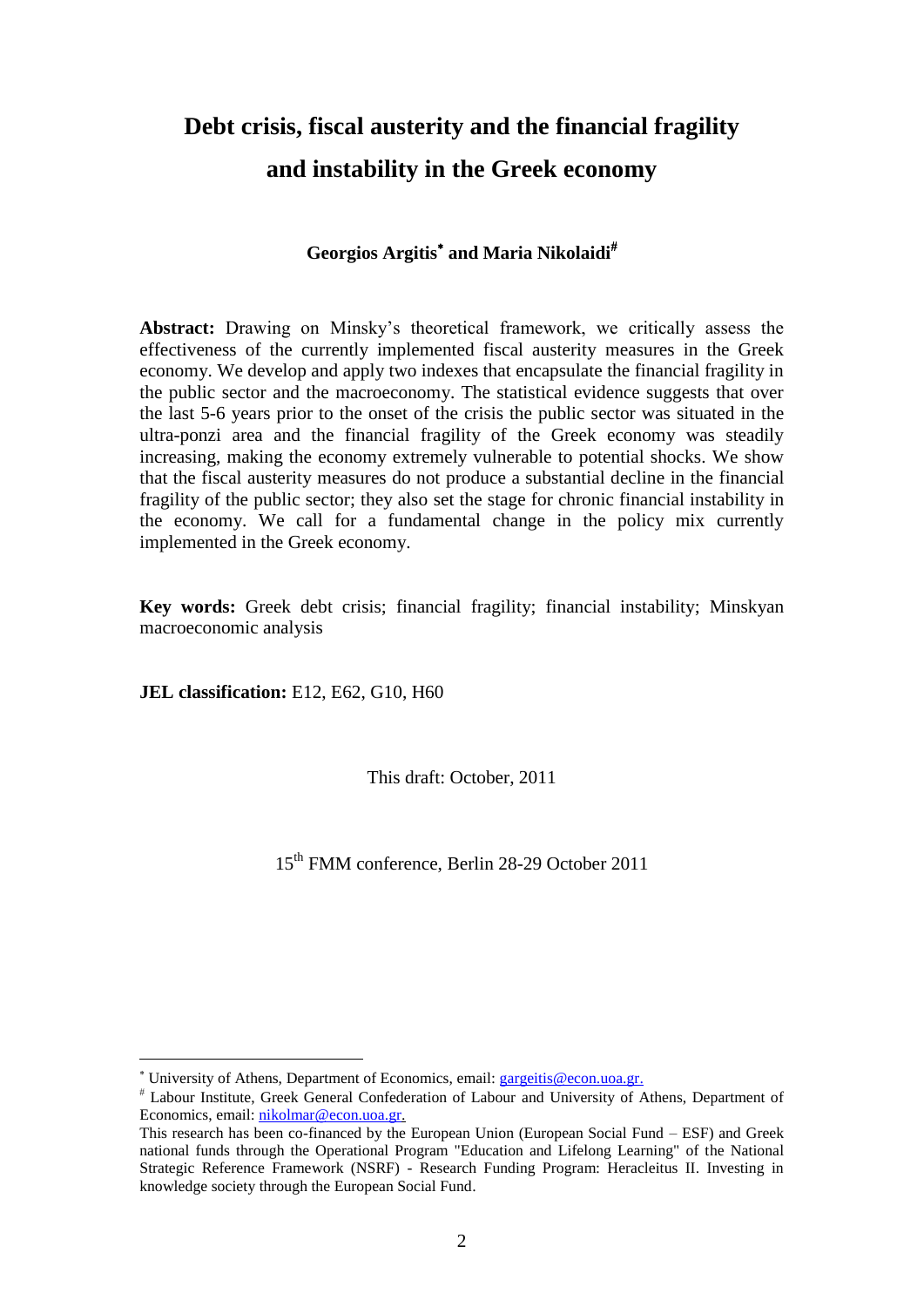#### **1. Introduction**

On May 9 2010 the International Monetary Fund (IMF), the European Central Bank (ECB) and the European Commission (EC) signed with the Greek government the Memorandum of Economic and Financial Policies (MEFP hereafter). The purpose of the MEFP was to provide financial support to the Greek government on the condition that certain fiscal austerity measures were to be implemented. One and a half year after the signing of the MEFP the financial situation in the public sector remains problematic and the debt of the general government turns out to be unsustainable. In addition the Greek economy is experiencing financial instability: the rise in the rate of non-performing loans is remarkable, the GDP has dropped like a rock, the unemployment rate is worsening and the confidence in the public has collapsed.

The aim of this paper is to use as a basis a Minskyan framework of analysis to critically assess the effectiveness of the currently implemented policies in the Greek economy. In light of this objective, we initially develop two financial fragility indexes. The first pertains to the financial fragility of the government sector of a nonsovereign country; the second captures the financial fragility of the whole macroeconomy. These indexes are applied to the Greek economy for the period prior to the onset of the crisis. The statistical evidence illuminates that the Greek economy was suffering from increasing financial fragility when the MEFP started to be implemented. We then proceed to assess the impact of the MEFP on: i) the financial fragility of the public and the banking sector; ii) the financial instability of the economy. We contend that the fiscal austerity measures do not set the stage for a substantial improvement in the financial status of the public sector; moreover, they amplify the debt-deflation process in the economy.

The paper is organised as follows. Section 2 uses as a basis Minsky's framework to develop a financial fragility index for the government sector of a non-sovereign country. This index is applied to the Greek economy over the period 1988-2009. Section 3 puts forward a macroeconomic financial fragility index that pertains to both the private and the public sector of an economy. The index is estimated for the Greek economy over the period 2000-2009. In section 4 the impact of the currently implemented policies on the financial fragility of the government and the banking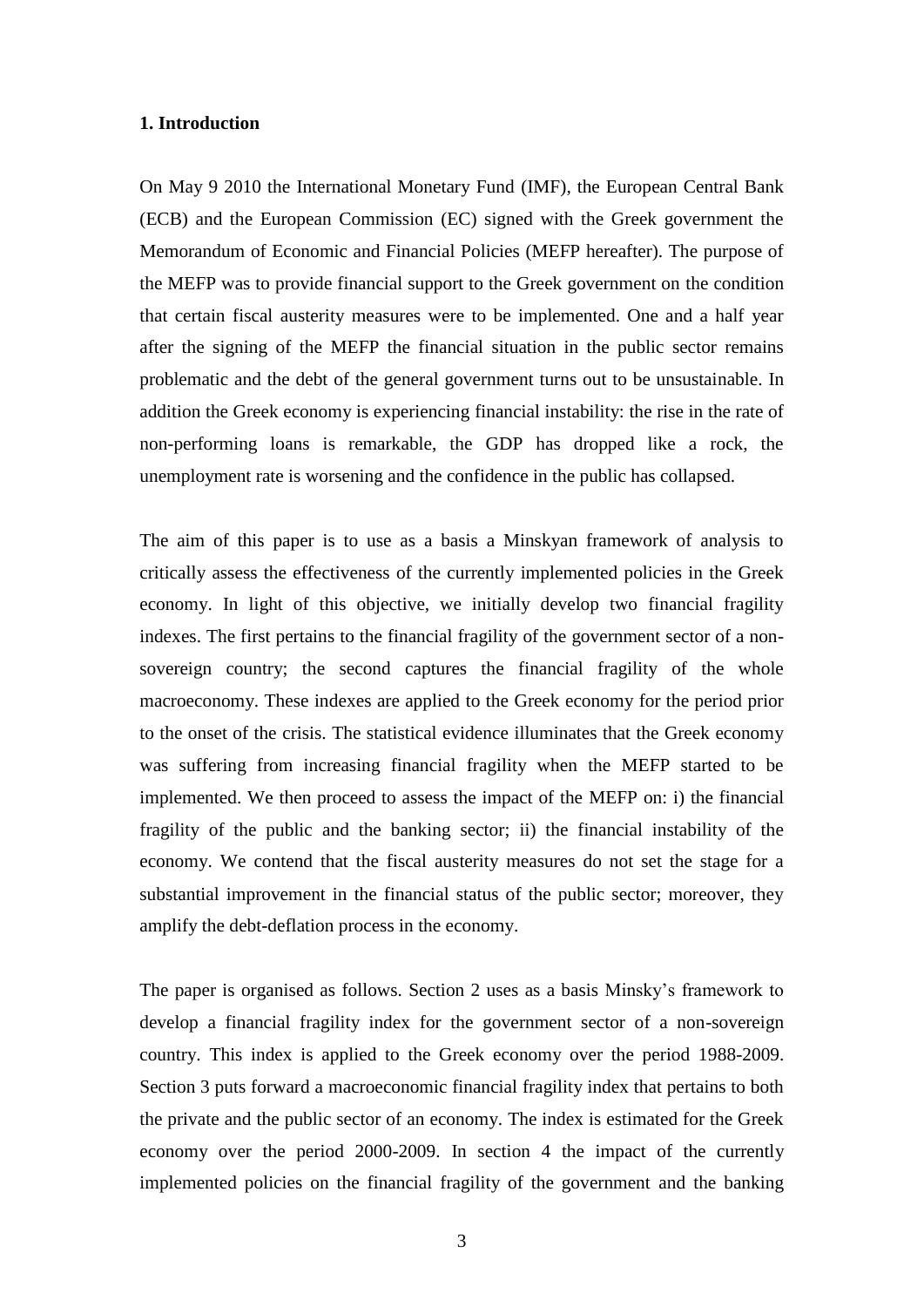sector along with the financial instability of the economy is put under detailed scrutiny. By way of conclusion, section 5 calls for a fundamental change in the policy mix currently implemented in the Greek economy.

#### **2. The financial fragility of the government sector**

In Minsky's theoretical framework capitalism is conceptualized as an inherently unstable system whereby prolonged economic growth, euphoric expectations and institutional innovations can lead to increasing financial fragility, and eventually to financial instability. In Minsky's framework the Big Government has a prominent role to play in narrowing down the financial fragility of the economy, as well as in preventing a debt-deflation process and a widespread economic downturn.<sup>1</sup> Three are the main channels through which government can act as a stabilizer in the macroeconomy (see Minsky, 1986).<sup>2</sup> First, when the economy experiences a downward spiral the rise in consumption and investment expenditures of the government can place a floor to the aggregate demand and the profits of firms. Second, given that government's creditworthiness is beyond any doubt (Minsky, 1995, p. 206), its bonds have the capacity to play the role of a risk-free asset, thus promoting the stability of the financial system and preventing a deterioration in the expectations of the public.<sup>3</sup> Third, the government can function as an 'employer of last resort', providing work to those that cannot find one in the private sector, with substantial income and employment feedback effects (see Wray, 1998; Papadimitriou, 2008; Argitis and Michopoulou, 2011).

However, in a non-sovereign country, like Greece, these channels may not be operative. Greece and other eurozone countries do not have their own central bank and have relinquished their right for an autonomous fiscal policy.<sup>4</sup> Wray (2003, p. 11) argues that non-sovereign government spending depends on the acceptance of government bonds in the financial markets, which in turn relies on the assessment of the credit risk. If this risk is conceived to be high, then the financing of government expenditures can be put under pressure.

<sup>&</sup>lt;sup>1</sup> See e.g. Ferri and Minsky (1992) for the role of the government as a thwarting mechanism.

<sup>&</sup>lt;sup>2</sup> See also Arestis and De Antoni (2009) and Tymoigne (2010b).

<sup>&</sup>lt;sup>3</sup> See also Minsky and Adelman (1960).

 $4$  See Sawyer (2001), Wray (2003), Sardoni and Wray (2006) and Kelton and Wray (2009).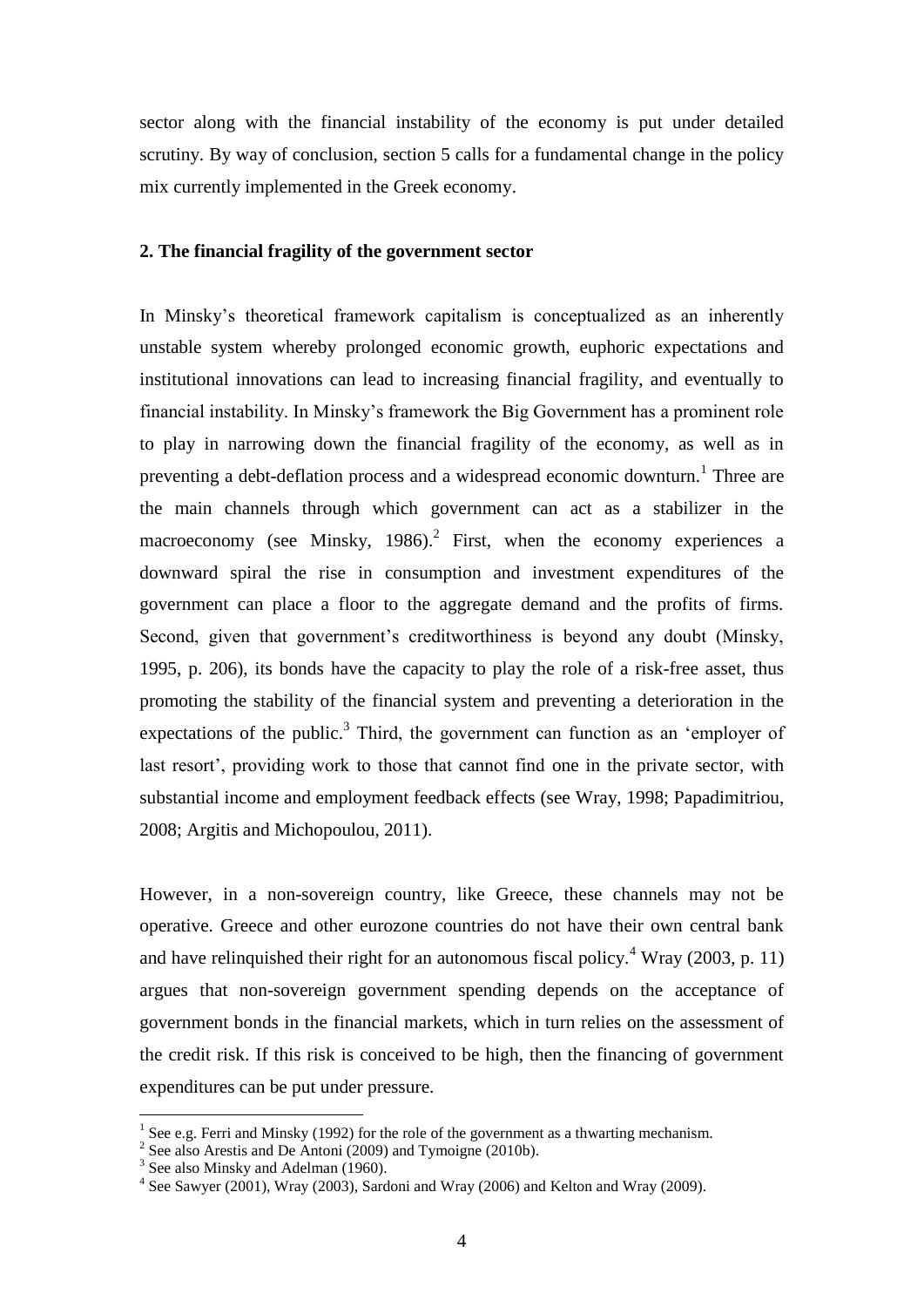Therefore, in such kind of countries the concept of financial fragility becomes crucial not only for the private but also for the public sector. The reason is twofold. First, the government sector can also be the root cause of financial instability. The higher is the financial fragility of the government sector the higher is the likelihood that a shock will create problems in the ability of government to finance its expenditures. Second, if the economy is brought to a recession due to the poor performance of the private sector, a highly financially fragile public sector may not be able to intervene to produce a rise in demand and employment.

Minsky (1982, p. 33; 1992, p. 28) has pointed out that the financial fragility of the public sector can be categorized into hedge, speculative and ponzi according to its ability to repay its debt payment obligations.<sup>5</sup> Ferrari-Filho et al.  $(2010)$  have recently applied the Minskyan taxonomy of finance in hedge, speculative and ponzi to the public sector of Brazil. They define the financial fragility index of the general government as the ratio of the primary surplus to the sum of interest and amortization. More precisely, their index is as follows:

$$
FG = \frac{Tr - Te}{Int + Amort}
$$
 (1)

where *Tr* denotes the total government revenue, *Te* stands for the total primary government expenditure, *Amort* is the amortization of the government debt and *Int* denotes the interest payments. As FG becomes lower, the financial fragility of the government sector increases. If  $FG > 1$ , the government sector is hedge: total revenue is larger than the sum of total primary expenditure, interest and amortization. If  $1 > FG > 0$  the government sector is characterised as speculative: the primary budget surplus is unable to cover the sum of interest and amortization. Ponzi position corresponds to the case in which the public sector has a primary deficit ( $FG < 0$ ).

1

 $<sup>5</sup>$  Minsky (1986, p. 230) conceptualises financial fragility distinguishing among three types of financing</sup> positions. Hedge finance pertains to units whose expected cash inflows are more than sufficient to cover contractual commitments now and in the future. Speculative units have expected cash inflows that are unable to cover the cash payment commitments in the near term. These units fail to repay the amortization and need to turn to new finance in order to cover the financing gap. Ponzi units are similar to speculative ones. Their additional feature is that they cannot reimburse their interest obligations. Minsky (1986, p. 233) points out that the financial fragility of an economy is greater the greater the weight of speculative and ponzi units.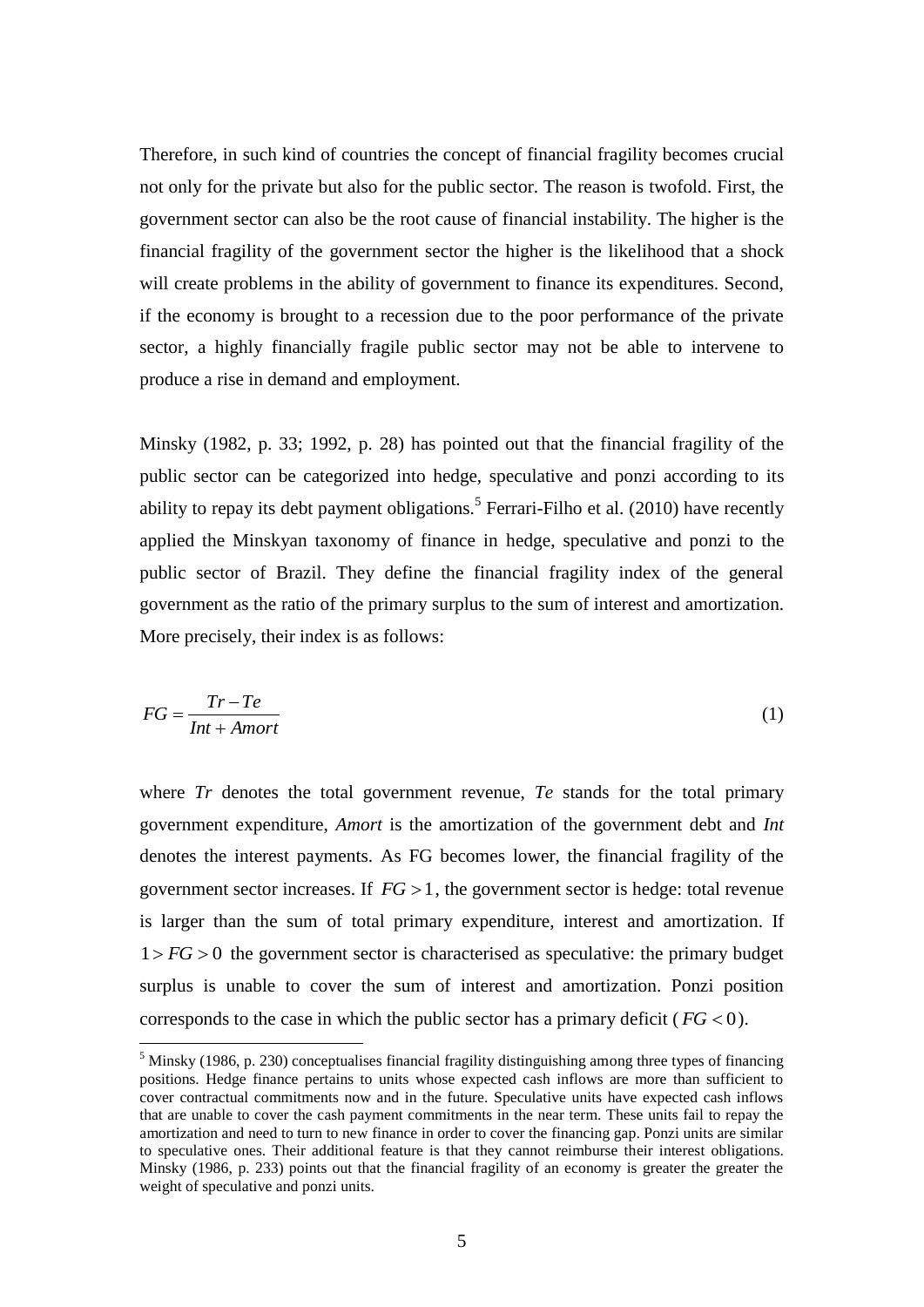However, the above-mentioned index exhibits two shortcomings. First, if it is negative  $(Tr < Te)$ , the financial fragility of the public sector turns out to increase as the sum of interest and amortization  $(Int + Amort)$  becomes smaller. This seems counterintuitive, as an increase in debt obligations of the government should decrease the index, portraying a rise in the financial fragility. Second, the implementation of Minsky's categorization requires a distinction between the situation in which the government sector is capable of financing its interest without new finance and the situation in which this is not the case. This is not taken explicitly into account in the index of Ferrari-Filho et al. (2010).

To deal with these two drawbacks, we put forward the following financial fragility index for the government sector of an economy:

$$
FG' = \begin{cases} \frac{Tr - Te - Int}{Amort}, & \text{if } Tr - Te \ge Int \ge 0 \\ \frac{Tr}{Te + Int + Amort} - 1, & \text{if } Tr - Te < Int \text{ and } Tr - Te \ge 0 \\ \frac{Tr}{Te + Int + Amort} - 2, & \text{if } Tr - Te < 0 \end{cases} \tag{2}
$$

where *FG*' is our proposed financial fragility index for the government sector. The minimum value of the index is equal to -2. The financial fragility of the public sector increases as the index takes lower values. If the index takes values above 1 the public sector is characterized as hedge. This indicates that the primary surpluses cover the debt obligations. Speculative public sector pertains to the situation in which the primary surpluses are larger than the interest but less than the sum of interest and amortization. Then the index takes values between 0 and 1. Ponzi public sector cannot repay even the interest and must resolve to new finance. In this case the index takes values below 0 and above -1. Finally, the public sector is characterized as ultra ponzi when the primary balance is negative: the index lies between  $-2$  and  $-1$ . The public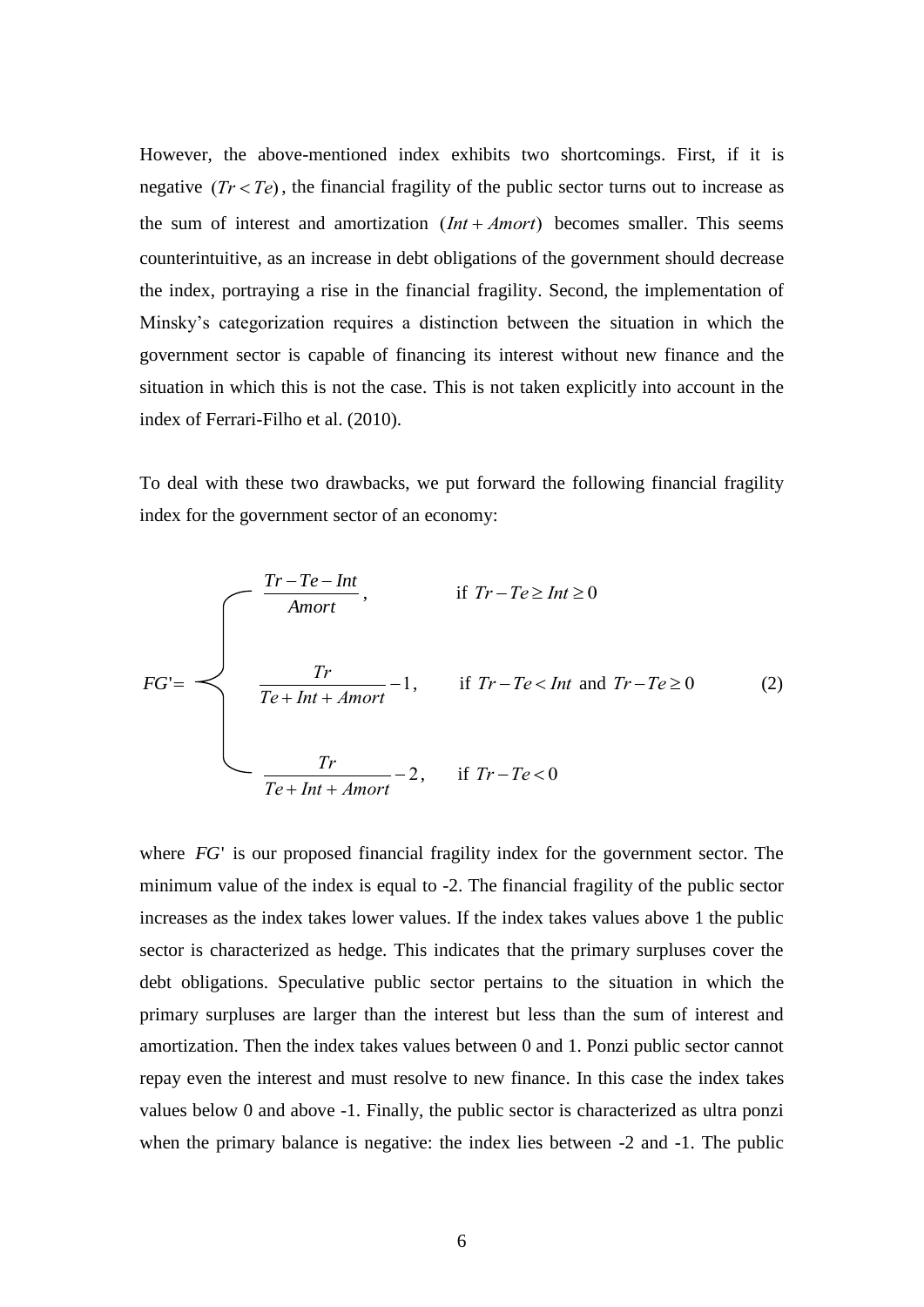sector must resort to new borrowing to finance both the debt obligations and the amount of total primary expenses that cannot be covered by total revenue.

The proposed financial fragility index for the government sector resolves the two above-mentioned problems in the index of Ferrari-Filho et al. (2010). In particular, once the financial fragility index takes negative values, it becomes more negative as the debt obligations increase. Second, if the primary balance does not cover the sum of interest and amortization of the public sector, there is a distinction between a situation in which it can cover the interest (the index takes values between 0 and 1) and the situation in which this is not possible (the index takes values between -1 and  $(0)^{6}$ 

We proceed to estimate the proposed index for the government sector of Greece.<sup>7</sup> Figure 1 clearly shows that over the period 1988-2009 the financial fragility of the government sector in Greece was situated either in the ponzi or in the ultra ponzi area. Most of the years under examination the Greek public sector was financing its debt obligations entirely through external finance since the total revenue were failing to cover total primary expenditures. More precisely, over the 1988-1993 and 2003-2009 time spans the public sector is characterized as ultra ponzi. Over the remaining years it is situated in the ponzi area since the government runs primary surpluses.

It is important to note that the index starts increasing since 1993, which implies that the financial fragility gradually decreases in the period before Greece enters the eurozone. The financial fragility index of the government sector attains its maximum value at the year 1999, when Greece was assessed regarding its capacity to be a member of the eurozone. However, since 2000 the financial fragility of the government sector starts growing and 6 years before the onset of the sovereign debt crisis the public sector is situated again in the ultra ponzi area. Notice that the interest payments do not seem to have any impact on the increasing financial fragility after

1

<sup>&</sup>lt;sup>6</sup> The proposed financial fragility index focuses on cash inflows and cash outflows from the operating activities of the public sector. This means that the index does not take directly into account the privatization receipts. However, the privatisation receipts have an indirect impact on our index. As they become larger, the sovereign debt declines (see e.g. European Commission 2011, p. 33). This brings down the interest and amortization for the subsequent years, thereby affecting indirectly the proposed index.

 $<sup>7</sup>$  See the appendix for the description of the data sources.</sup>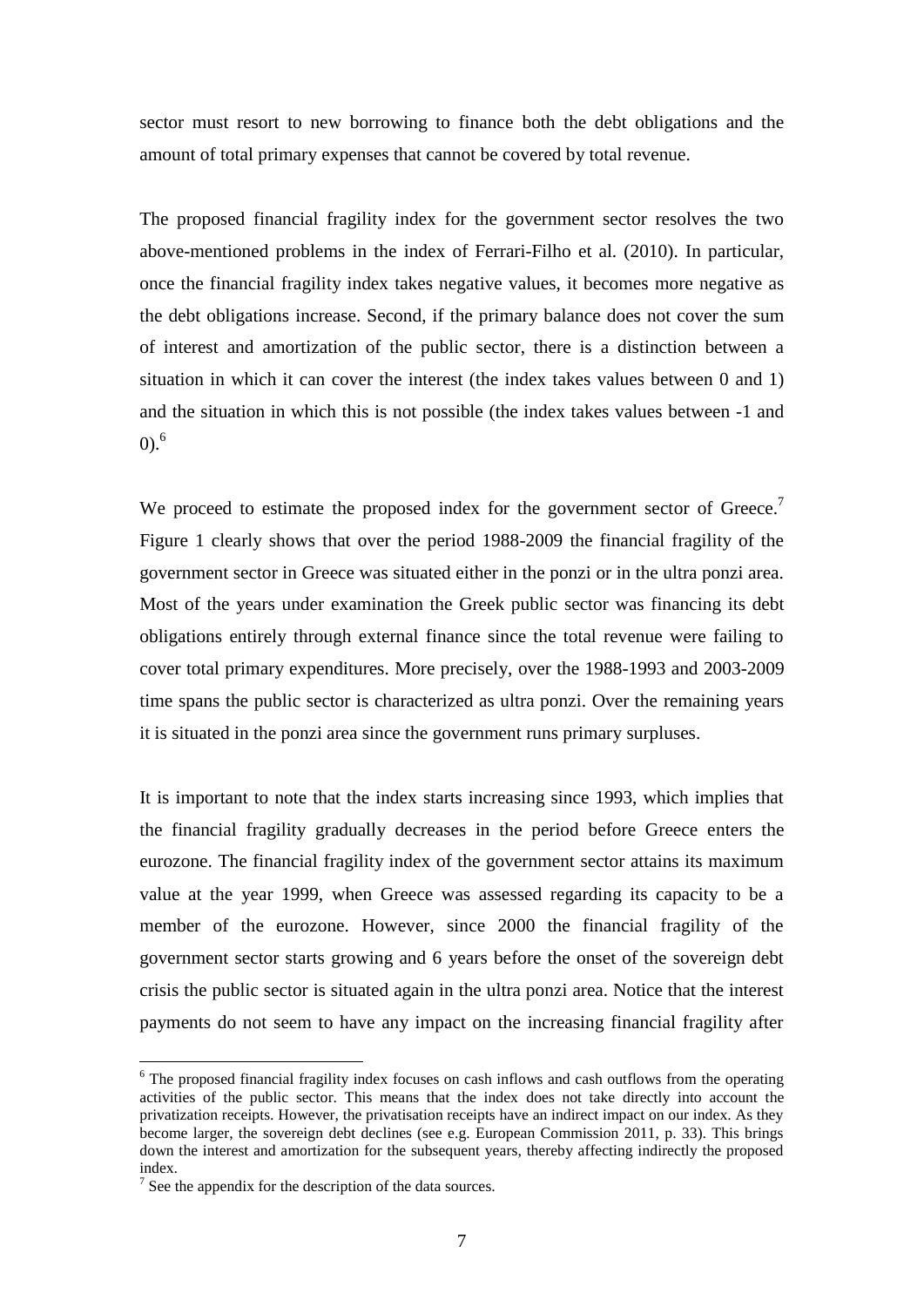2001. More specifically, we observe that the interest payments in percent (%) of GDP were becoming steadily lower since 2001 (see figure 2). With the interest rate on Greek government bonds decreasing, interest payments as a percent (%) of GDP remained approximately below 5% since 2003.



**Figure 1.** Financial fragility index of the government sector, Greece, 1988–2009

*Source*: Eurostat, Bank of Greece and Hellenic Republic Ministry of Finance

At this point we should draw attention to the following issue. The figures for the financial fragility index over the period 1988-2000 are not directly comparable with the figures for the index over the 2001-2009 time span. The reason is straightforward: before 2001 Greece was a sovereign country. This implies that being ultra-ponzi after 2001 is a much more risky situation than being in this scheme in the years before the entrance to the eurozone. In a non-sovereign country a high level of financial fragility increases the likelihood that the country will not be capable at some point in time to have access to the bond market.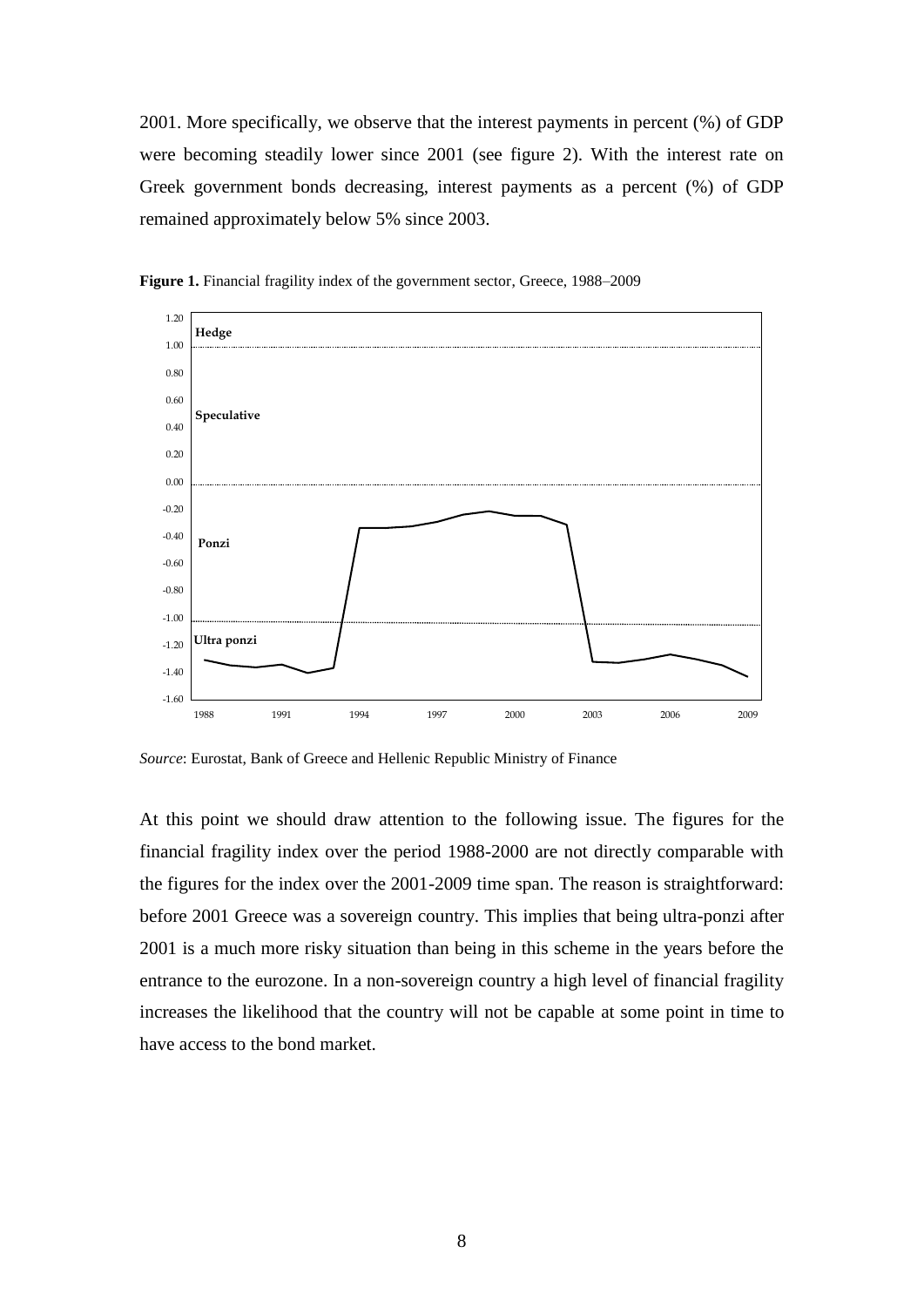

**Figure 2.** Interest and amortization in percent (%) of GDP, Greece, 1988-2009

Let us now briefly examine the underlying reasons that were conducive to the evolution of the financial fragility index of the government sector. Three are the main points. First, the amortization in percent (%) of GDP appears to correlate with the financial fragility index of the government. Figure 2 shows that the amortization was getting increasingly high since 2002 (with the exception of 2006) contributing to a large extent to the downward move of the index. Second, from Table 2 it turns out that total revenue in percent (%) of GDP in Greece was significantly lower than the average in the EU. In the period between 1995 and 2000 the total revenue gradually increased and got closer to the EU-15 magnitude. However, since the entrance to the eurozone there was a progressive slowdown of the total revenues. We get to the conclusion that the existence of low total revenues is potentially the main root cause of the rise in the financial fragility of the government sector.<sup>8</sup>

<u>.</u>

*Source:* Eurostat, Bank of Greece and Hellenic Republic Ministry of Finance

<sup>&</sup>lt;sup>8</sup> It is interesting to note that the main reason that total revenue of the Greek public sector was smaller in size than the average EU was due to tax evasion in Greece.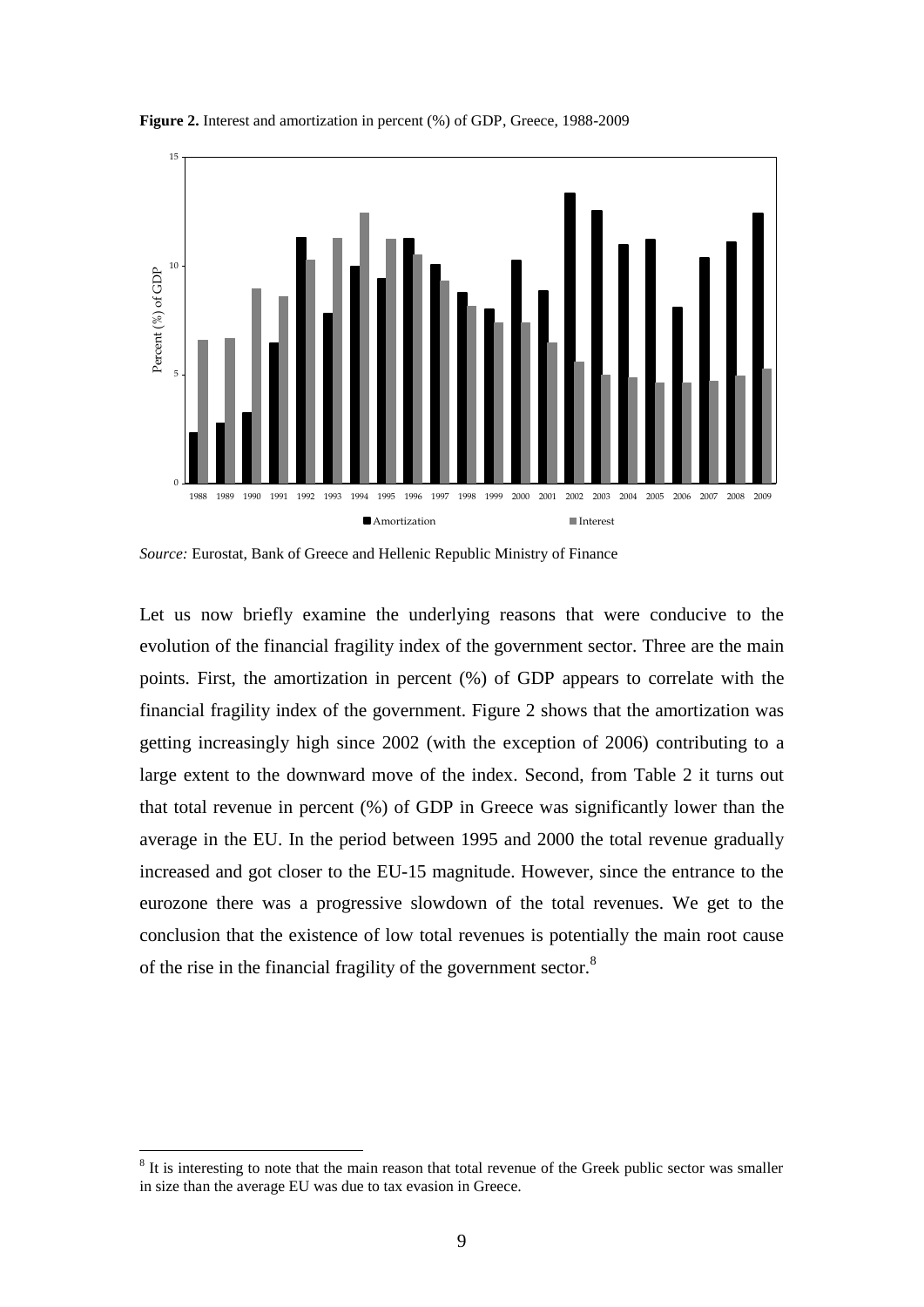|      | Total government revenue<br>(Tr) |       | Total government primary<br>expenditure $Te$ ) |       |  |
|------|----------------------------------|-------|------------------------------------------------|-------|--|
|      | Greece                           | EU-15 | Greece                                         | EU-15 |  |
| 1995 | 36.7                             | 45.2  | 34.5                                           | 47.2  |  |
| 1996 | 37.4                             | 45.9  | 33.6                                           | 44.8  |  |
| 1997 | 39.0                             | 45.9  | 35.6                                           | 43.7  |  |
| 1998 | 40.5                             | 45.7  | 36.2                                           | 43.1  |  |
| 1999 | 41.3                             | 46.1  | 37.0                                           | 43.1  |  |
| 2000 | 43.0                             | 45.7  | 39.3                                           | 41.7  |  |
| 2001 | 40.9                             | 45.1  | 38.8                                           | 42.8  |  |
| 2002 | 40.3                             | 44.4  | 39.5                                           | 43.6  |  |
| 2003 | 39.0                             | 44.4  | 39.8                                           | 44.4  |  |
| 2004 | 38.1                             | 44.2  | 40.7                                           | 44.2  |  |
| 2005 | 38.6                             | 44.7  | 39.3                                           | 44.3  |  |
| 2006 | 39.2                             | 45.2  | 40.5                                           | 43.9  |  |
| 2007 | 40.0                             | 45.2  | 41.9                                           | 43.2  |  |
| 2008 | 39.9                             | 45.1  | 44.7                                           | 44.5  |  |
| 2009 | 37.3                             | 44.5  | 47.6                                           | 48.6  |  |

**Table 1:** Total government revenue, total government primary expenditure in percent (%) of GDP, Greece and EU-15, 1995-2009

*Source:* Eurostat, AMECO

Third, the picture for the total primary expenditure as a percent (%) of GDP is different. Over the most of the period under consideration, the total primary expenditures as a percent (%) of GDP was in Greece significantly lower than that of the EU respective magnitude. We observe that only in 2008 Greece had higher primary expenditure relative to the average in the EU. However, it must be noted that the primary expenditures followed an upward trend over the period 2007-2009. This suggests that over the last 2 years prior to the debt sovereign crisis, the decline in the fragility index was matched by a rise in total primary expenditures. Despite this recent increase, it can be argued that the main culprit of the increase in the financial fragility of the government sector over the period 2001 to 2009 was the existence of low total government revenues and high amortization; the contribution of the size of primary expenditures and of the interest payments of the government seems to have been much lower.

#### **3. The financial fragility of the macroeconomy**

In a non-sovereign country, like Greece, the financial fragility of the government sector is of paramount importance. Nonetheless, it provides only a part of the whole picture. An overall assessment requires the evaluation of the financial fragility of both the private and the public sector.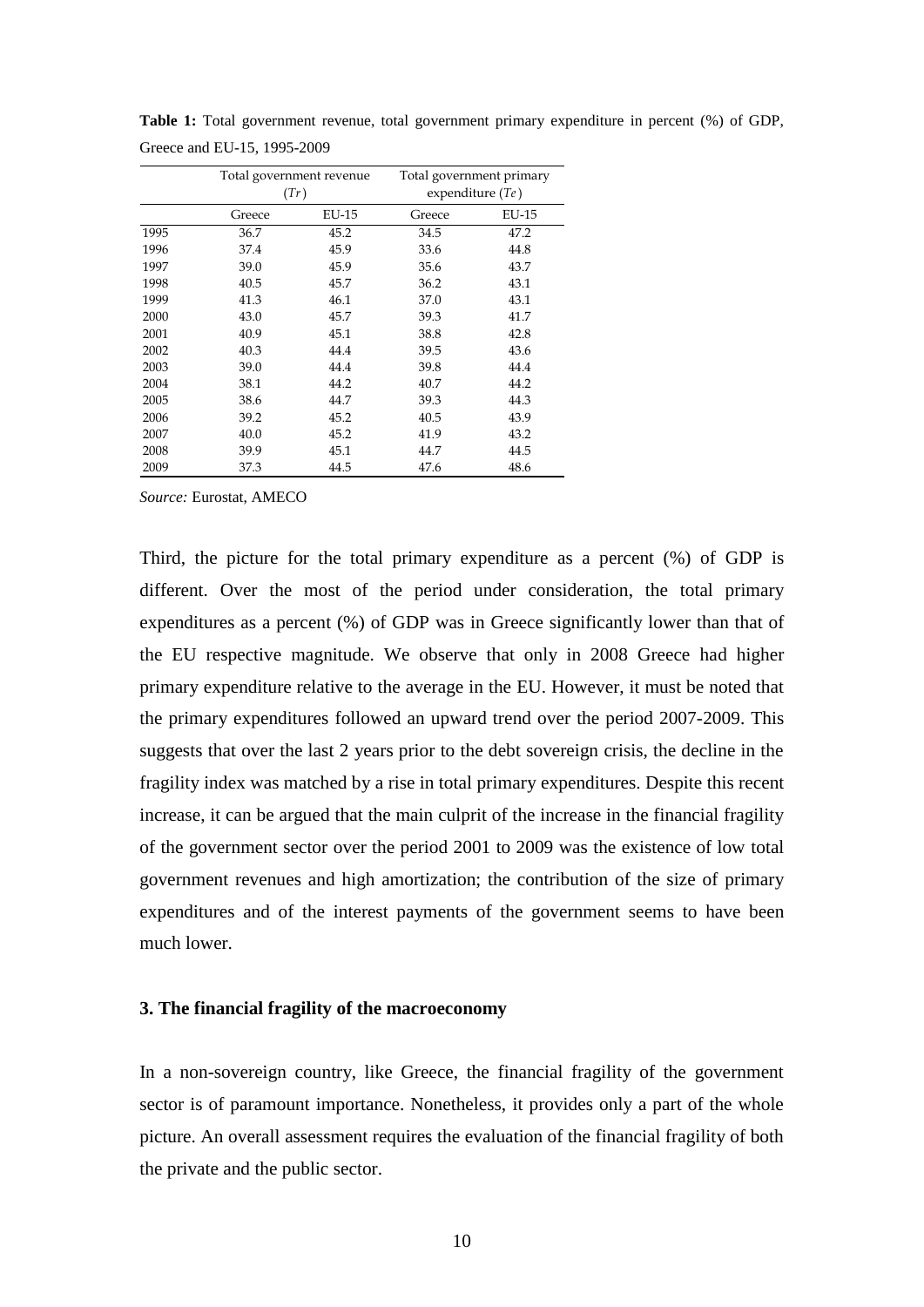Using as a basis the Minskyan framework, various researchers have attempted to measure the financial fragility in the private sector of modern capitalist economies. As far as the household sector is concerned, Pollin (1990), Brown (2007) and Tymoigne (2007, 2010a) have measured households' financial fragility for the US economy, using the debt service ratio, which is equal to the ratio of households' debt obligations to their disposable income.<sup>9</sup> Financial fragility may arise as a result of the increase in interest payments, or in the shortage of income, or both.

There have also been some attempts to measure the financial fragility of the nonfinancial corporate sector. For example, Wolfson (1990, 1995) has argued that the financial fragility of the non-financial corporate sector can be portrayed by the ratio of net interest payments to gross capital income (before tax-profits plus depreciation plus net interest). The higher is this ratio the higher is the financial fragility of this sector. The fragility of the non-financial corporate sector can also be captured by applying the categorization of Minsky into hedge, speculative and ponzi units. Schroeder (2002, 2009) applies for the Thailand and the New Zealand economy Foley's (2003) version of hedge, speculative and ponzi categorization. Firms are considered hedge when the rate of profit is larger than the rate of accumulation plus the rate of interest. When the rate of accumulation is greater than the profit rate, firms are classified as speculative. Ponzi finance corresponds to the situation in which the interest rate is higher than the profit rate. Arza and Espanol (2008) make use of another type of Minskyan taxonomy to measure the financial fragility in the Argentinean firms. Hedge finance exists when the cash flows (operating net earnings plus depreciation) of the firms can cover the short term liabilities and interest payments. Speculative finance is the occasion in which the firms cannot repay the short term liabilities but they can cover the interest payments out of the cash inflows. Ponzi units cannot reimburse the sum of interest payments and short term liabilities.

As for the financial fragility of the banking sector, this has been estimated by Wolfson (1990, 1995) using the loan loss ratio (the ratio of net loan losses charge of less

1

 $9$  A similar index that captures financial fragility is the financial obligation ratio (see e.g. Cynamon and Fazzari, 2008). Compared to the debt obligation ratio, the financial obligation ratio also includes in the households' obligations the automobile lease payments, the rental payments on tenant occupied property, the homeowners' insurance and the property tax payments.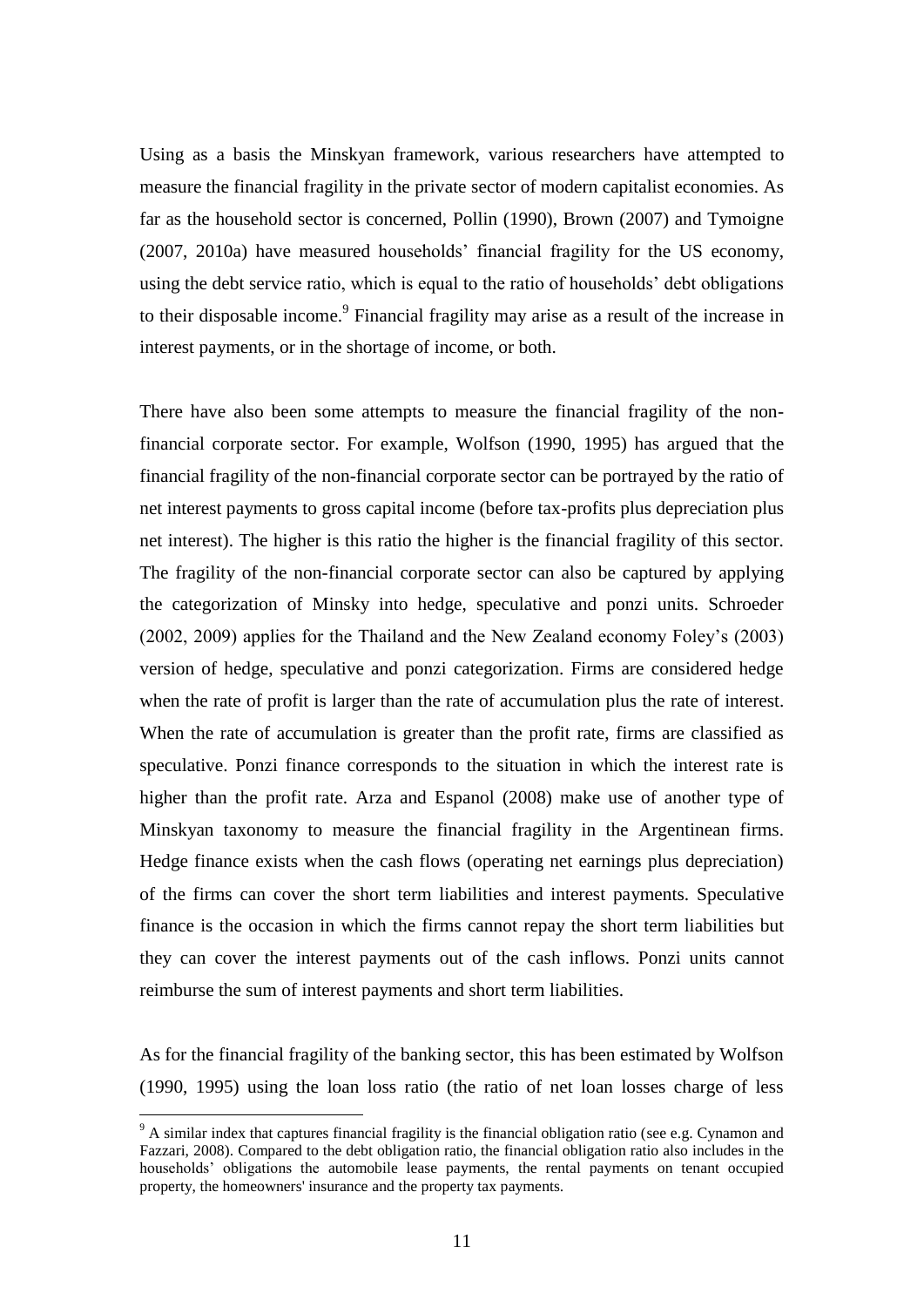recoveries to average loans outstanding) for the United States. An upward movement of the loan loss ratio is indicative of an increase in the financial fragility of the banking sector. Knutsen and Lie (2002) have also used the loan loss ratio to capture the financial fragility of the banks in Norway.

Nonetheless, a limitation of the above-mentioned works is that they do not consider the financial fragility of the whole private sector. Thus, they can at best provide only a limited picture of private sector's financial fragility. Minsky and Meyer (1972) have made a similar argument and have applied different indicators to measure the financial fragility of the private sector in the United States. Recently, Tymoigne (2011) has constructed financial fragility indexes for the whole private sector, namely households, non-financial corporate sector and financial business sector. The financial fragility is captured by both liquidity and solvency indexes. Tymoigne (2011) assesses the financial fragility index of each sector and includes, apart from the debt service ratio, the growth rate of outstanding total liabilities and net worth. As the growth rate of these variables increases, the index of each sector increases indicating accordingly the culminating financial fragility in the corresponding sector.

Tymoigne (2011) estimated the constructed index for the US economy, i.e. for a sovereign country. In this paper we intend to construct an index for a non-sovereign country. Thus, our approach constitutes a synthesis of Tymoigne's (2011) and Ferrari-Filho et al. (2010) theoretical considerations. We build a macroeconomic financial index that exhibits the following two features. First, it is applied to both the public and the private sector in order to capture the financial fragility of the whole economy. Second, liquidity and solvency indicators are used in order to construct a financial fragility index of each sector.

We first consider the liquidity index  $(L<sub>i</sub>)$  for the three private sectors. This is the following:

$$
L_i = \frac{Int_i}{Yd_i} \tag{3}
$$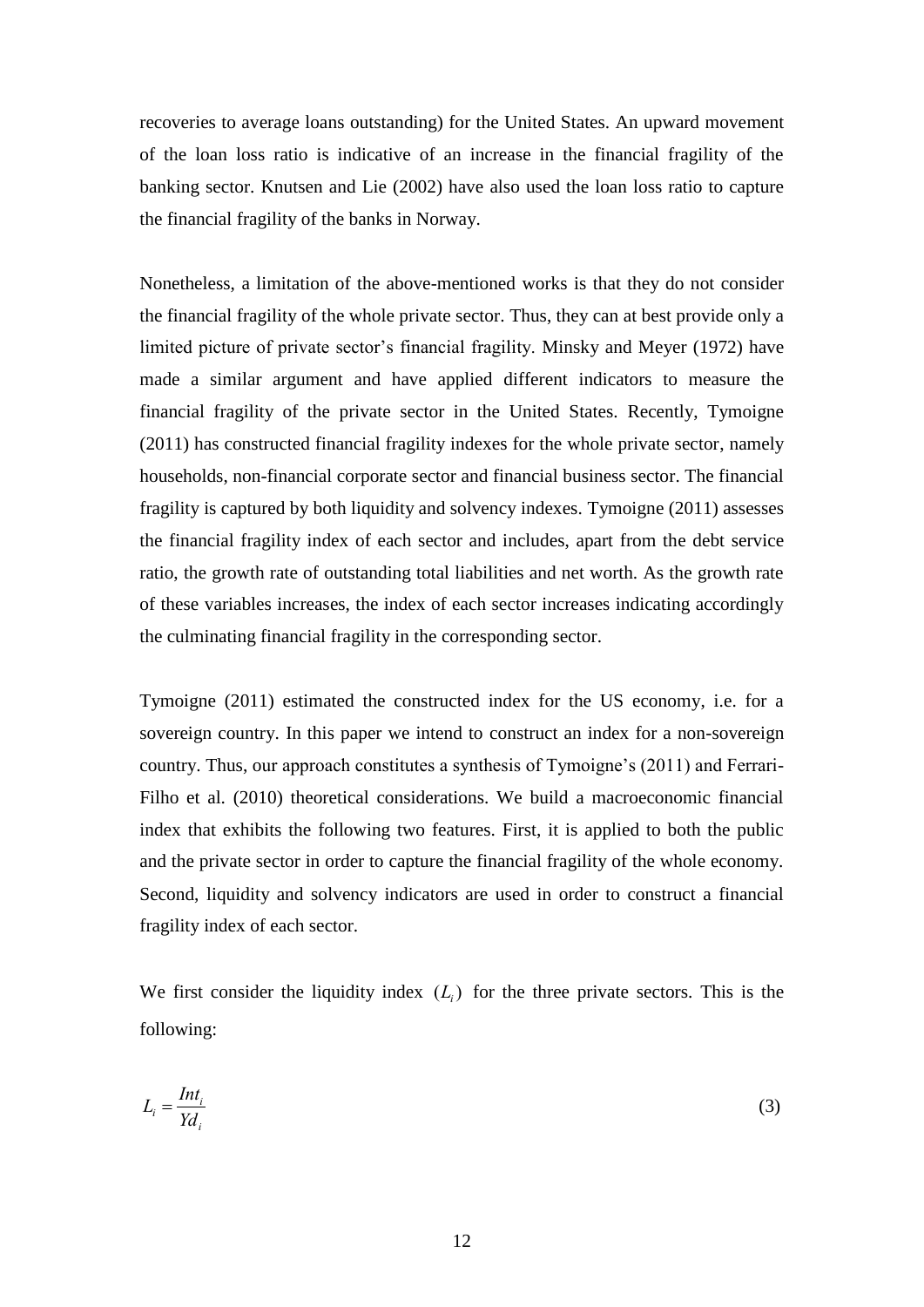where  $i = H, NF, F$ ; the symbols  $H, NF$  and  $F$  correspond to household, nonfinancial corporate and financial sector, respectively;  $Int_i$  denotes the interest income paid by sector *i*; *Yd* is the gross disposable income before interest income paid for the household sector and the gross entrepreneurial income before interest income paid for the non-financial corporate and financial sector. The higher the value of the index, the larger the liquidity problems the corresponding sector is likely to face.

In order to build the liquidity index of the government sector we use an alternative definition equal to one minus the ratio of total revenue to the sum of interest, amortization and total primary expenditures. In other words, the liquidity index of the public sector is expressed by the following formula:

$$
L_G = 1 - \frac{Tr}{Amort + Int + Te}
$$
\n<sup>(4)</sup>

where  $L_G$  is the liquidity index of the government sector. The index indicates that an increase in total government revenue or a decrease in amortization, interest payments or primary expenditure decrease, *ceteris paribus*, the liquidity problems of the government sector making it less vulnerable to external shocks.

The solvency index is defined as the ratio of liabilities to assets under the condition that the assets are larger than the liabilities. If this condition does not hold, the solvency index is equal to one minus the ratio of assets to liabilities. In particular, the solvency index for both the private and the public sectors is calculated as follows:

$$
S_{i} = \begin{cases} \frac{Liab_{i}}{As_{i}}, & \text{if } As_{i} \ge Liab_{i} \\ & \\ 1 - \frac{As_{i}}{Liab_{i}}, & \text{if } Liab_{i} > As_{i} \end{cases}
$$
 (5)

where  $i = H, NF, F, G$ ; the symbol *G* corresponds to the government sector,  $S_i$  is the solvency index of sector *i*,  $As_i$  denotes the assets and  $Liab_i$  denotes the liabilities of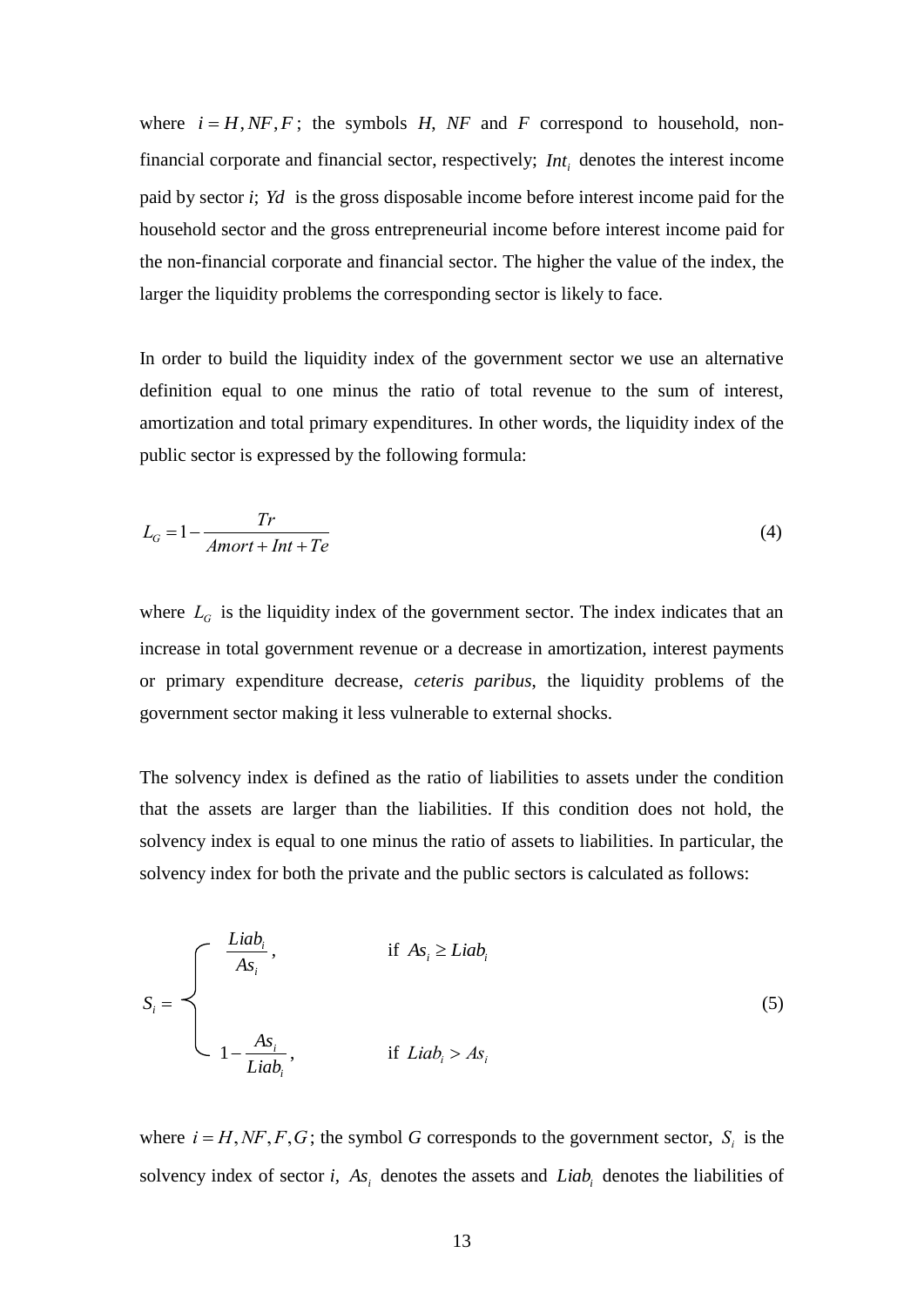the *i* sector. This index expresses the insolvency risk in each sector. When there is a decrease in the possession of assets relative to liabilities, the solvency index increases, pinpointing the higher insolvency risk.

Given the liquidity and solvency index, it is possible to determine the financial fragility index of each sector. The weight of each index in the financial fragility index is arbitrarily equal to 0.5. Accordingly, the financial fragility index of sector *i* is equal to:

$$
F_i = 0.5L_i + 0.5S_i \tag{6}
$$

where  $i = H, NF, F, G$ ;  $F_i$  is the financial fragility index of sector *i*. An increase in the liquidity index or in the solvency index of each sector will push upwards its financial fragility index. To put it differently, the higher is the value of the index the greater the financial fragility of the sector. Higher financial fragility increases the probability of occurrence financial instability.

The macroeconomic financial fragility index  $(F_E)$  is defined as follows:

$$
F_E = w_H F_H + w_{NF} F_{NF} + w_F F_F + w_G F_G \tag{7}
$$

The weight of each index  $(w_i)$  is equal to the gross value added of each sector in percent of the total gross value added.<sup>10</sup>

For the purposes of our analysis, it is useful to also define the relative contribution  $(C_i)$  of each sector's financial fragility to the overall fragility. This is given by the following formula:

$$
C_i = \frac{w_i F_i}{F_E} \tag{8}
$$

<u>.</u>

 $10$  The gross value added of each sector is equal to the GDP of the economy minus taxes and plus subsidies on products.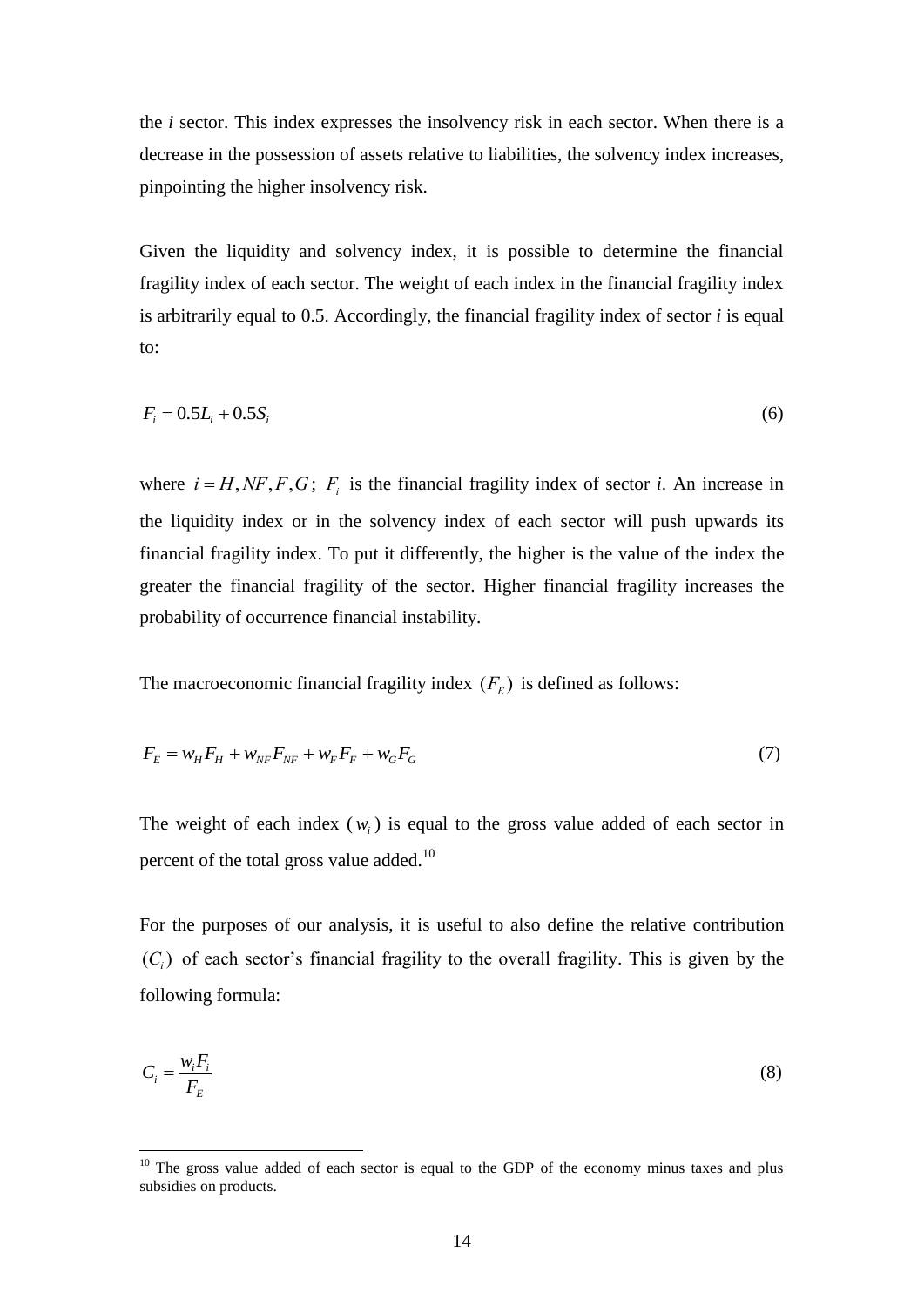When  $C_i$  increases, the contribution of the financial fragility of sector  $i$  to overall macroeconomic fragility becomes higher. This implies that there is a rise in the probability that an adverse shock in this sector will be the root cause of financial instability in the economy.

We move on to present the above-mentioned indexes for the Greek economy over the period 2000-2009. The results are reported in Figure 3. The following points can be made. First, the financial fragility of the government sector was growing within the 2000-2002 and 2007-2009 time spans. This is widely in line with the evolution of the index presented in section 2. The slight differences that can be observed within the 2003-2006 time span stem from the fact that there was an improvement in the solvency index, due to the rise in the shares and other equities acquired by the government sector. These slight differences do not alter the main inferences of the analysis: i) the financial fragility of the Greek government sector was steadily rising over the post-EMU period; ii) the government sector was the most financially fragile sector of the economy.

Second, there was a substantial deterioration in the financial fragility of households over the period 2000-2008. This mirrors the increase in both the solvency and liquidity indexes. The key driver of the rise in the financial fragility was the growing borrowing of households, which made higher their debt obligations and liabilities, relative to their disposable income and assets, respectively. In 2009 the financial fragility index dropped slightly as a result of the lower credit expansion due to the financial crisis. Although households' financial fragility is the lowest compared to the other sectors of the economy, the fact that it was steadily increasing prior to the onset of the crisis has made the household sector vulnerable to potential shocks. It is also noteworthy that such a shock is likely to have substantial implications for the private consumption of the economy.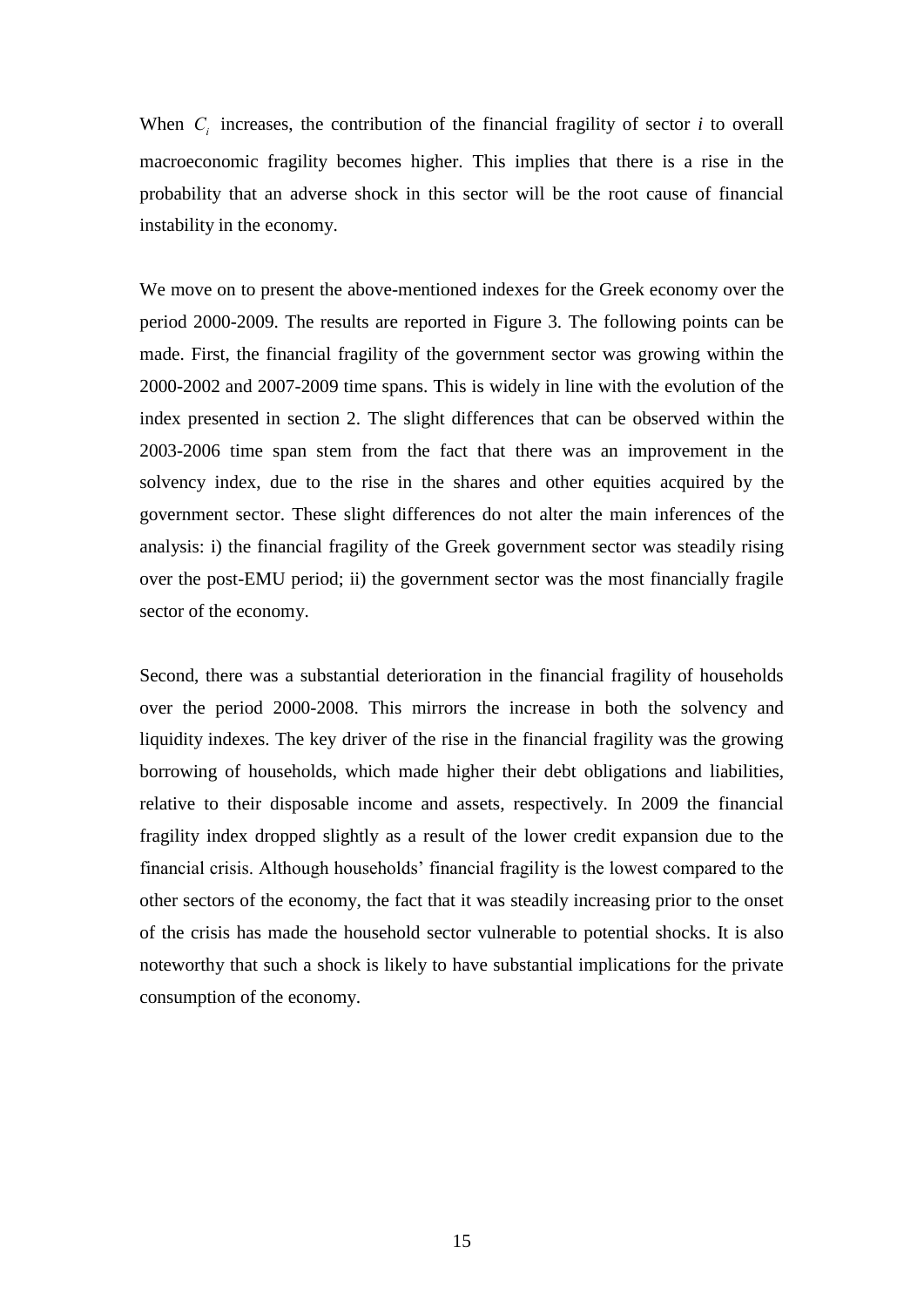



*Source*: Eurostat, Bank of Greece and Hellenic Republic Ministry of Finance

Third, the financial fragility of the financial sector was declining over the period 2000-2004. This is basically associated with the improvement in the liquidity index as a result of the increasing profitability in this sector. After 2004 the index started shifting upwards: this was associated with the rise in the liabilities and the interest income paid by the financial sector. In 2008 the index decreased substantially, before increasing again in 2009. Fourth, there is no consistent pattern as far as the financial fragility of non-financial corporations is concerned. In general, the fragility of this sector did not change significantly over the period under consideration.

Fifth, the financial fragility of the macroeconomy was steadily increasing. The most important rise took place over the period 2004-2009: the index reached from nearly 0.29 in 2004 to more than 0.36 in 2009. This rise stemmed basically from the deterioration in the financial status of the government and households. In 2009 the financial fragility of the economy was at its peak. Therefore, the sovereign debt crisis that erupted in 2009 found the Greek economy in a highly financially fragile situation.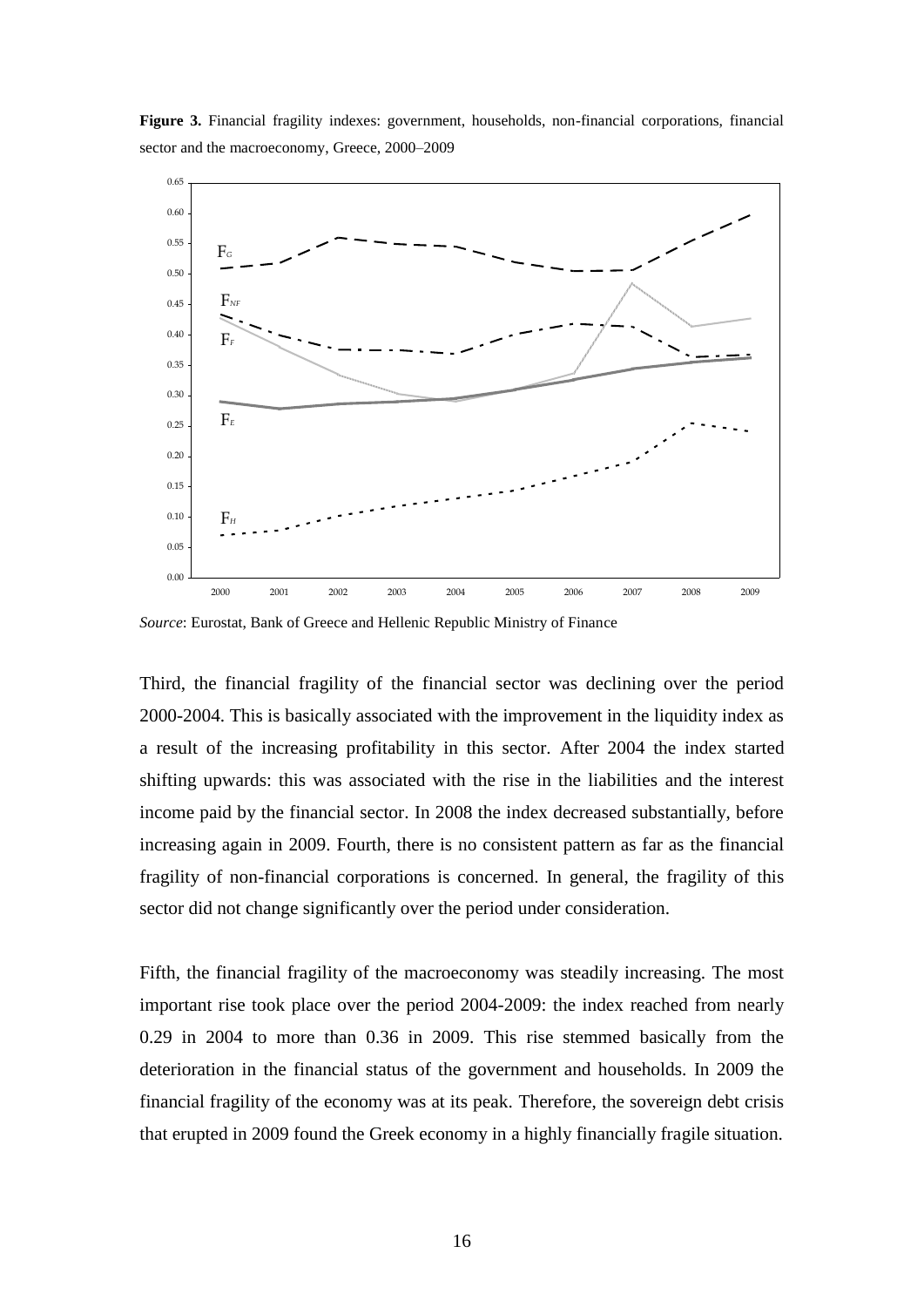At this point it is useful to also have a look at the relative contribution of each sector to the overall financial fragility. As we have already elaborated, the financial fragility of each sector may affect the macroeconomic index differently. From Table 2 two main points can be inferred. First, the non-financial corporations had the most significant contribution to the determination of the overall financial fragility. The sum of the contributions of the non-financial corporate sector and the household sector lies between 0.77 and 0.81. On the other hand, the financial sector contributed at least to the determination of the macroeconomic fragility. However, the latter should be interpreted with caution: the value added of the financial sector is *a priori* small. Thus, a different way of constructing weights would potentially portray a higher contribution of the financial sector to overall fragility.

Table 2: Contribution of each sector to the macroeconomic financial fragility index, Greece, 2000– 2009

|      | Non-financial<br>corporations | General<br>government | Financial<br>corporations | Households |
|------|-------------------------------|-----------------------|---------------------------|------------|
| 2000 | 0.57                          | 0.25                  | 0.08                      | 0.10       |
| 2001 | 0.56                          | 0.26                  | 0.06                      | 0.12       |
| 2002 | 0.51                          | 0.29                  | 0.05                      | 0.15       |
| 2003 | 0.52                          | 0.27                  | 0.04                      | 0.17       |
| 2004 | 0.50                          | 0.27                  | 0.05                      | 0.18       |
| 2005 | 0.51                          | 0.25                  | 0.05                      | 0.19       |
| 2006 | 0.50                          | 0.24                  | 0.05                      | 0.21       |
| 2007 | 0.48                          | 0.23                  | 0.07                      | 0.22       |
| 2008 | 0.41                          | 0.25                  | 0.06                      | 0.28       |
| 2009 | 0.39                          | 0.29                  | 0.06                      | 0.26       |

*Source*: Eurostat, Bank of Greece and Hellenic Republic Ministry of Finance

Second, we can observe that over the period 2000-2009 the contribution of the nonfinancial corporations was steadily decreasing; on the other hand, the contribution of the household sector to financial fragility was growing. Thus, the household sector became more important in the determination of the macroeconomic fragility. The contribution of the other two sectors remained almost unchanged.

To sum up, the above statistical evidence highlights that the growing financial fragility in the Greek economy over the last 5 years was mainly linked with the increasing fragility of households and the government. The financial fragility of the financial sector was also substantial, even though our index suggests that it did not contribute significantly to the rise in the overall financial fragility.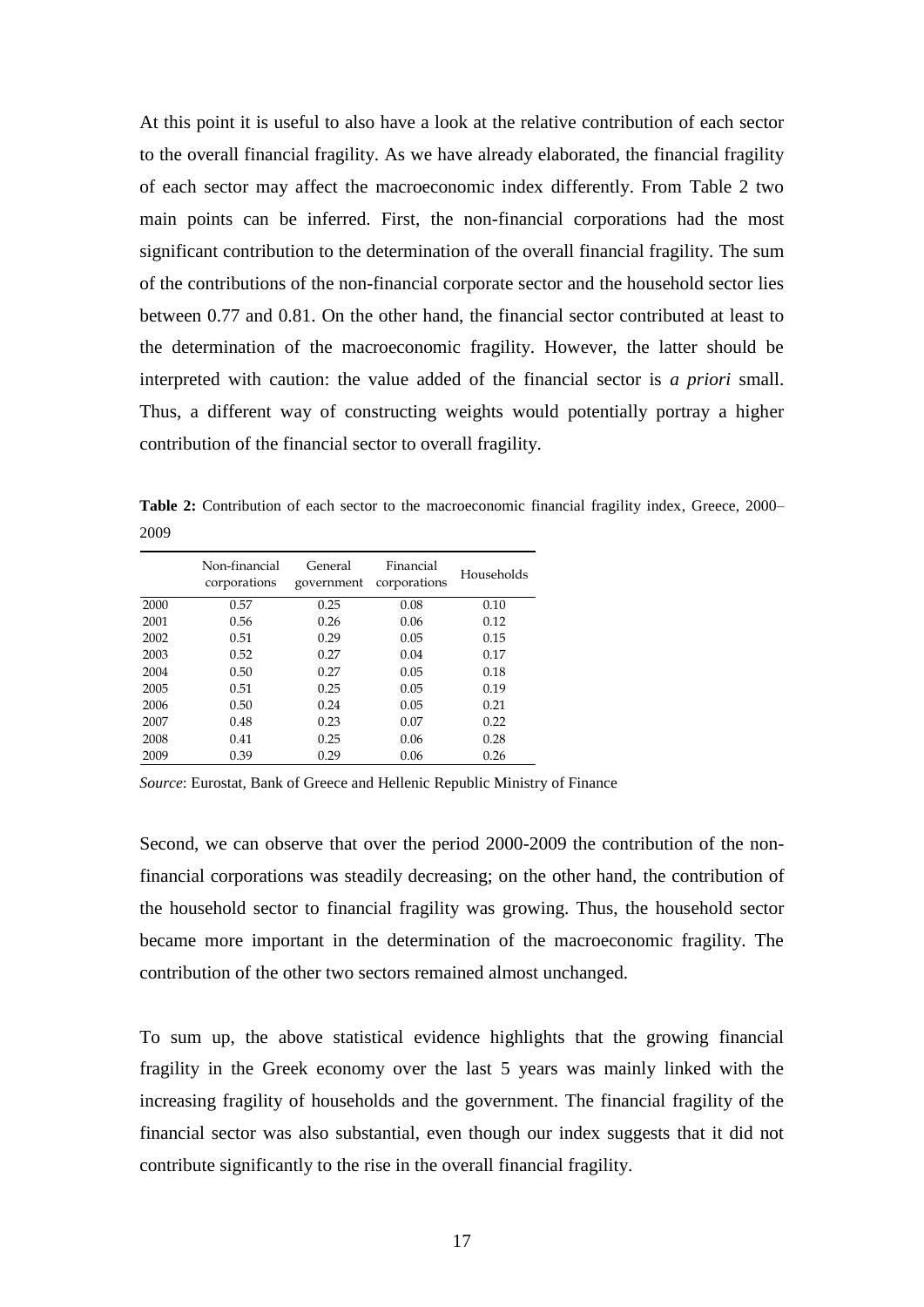#### **4. Fiscal austerity measures in the Greek economy: Are they effective?**

In the spring of 2010 the government sector could not keep up financing its budget deficit through the sovereign bond markets, due to the excessive rise in the interest rate of the government bonds. On May 9 2010 the IMF, the ECB and the EC signed with the Greek government the MEFP. The purpose of MEFP was to provide financial support to the Greek government, on the condition that certain fiscal austerity measures were to be implemented.<sup>11</sup> The IMF and the European Commission were agreed to be responsible for observing the execution of the budgetary performance criteria<sup>12</sup>, the structural fiscal reforms and the privatization of state-owned enterprises.

The fiscal measures included in the MEFP can be divided into two sides: the tax revenue side and the primary government expenditure side. At the tax revenue strand the measures targeted to increase the value added tax (VAT) rates in order to reduce the budget deficit by 1.2 billion euros. At the primary government expenditure side the main aim was to reduce the budget deficit by 4.5 billion euros via i) the decrease in public consumption and investment expenditures and ii) the decline in the wages of the public sector employees and in the pensions. It is important to point out that not all measures were identified in the initial agreement. A significant proportion of these measures were agreed to be identified in 2011.

In June 2011 the Greek government designed and voted in the Greek parliament the Medium Term Fiscal Strategy (MTFS hereafter).<sup>13</sup> Table 3 reports these measures and their quantitative effect on the budget deficit. The measures focus on the extra cut of wages in the public sector employees, the decline in primary expenditures (state operations expenditure, state transfers to local governments, extra-budgetary funds expense, social benefits, defense expenditure, healthcare and pharmaceutical expenditure) and the increase in taxes via a further rise in VAT. The distinguishing feature of the MTFS is the privatization program, the aim of which is to decrease the public debt by 50 billion euros over the period 2011-2015.

<u>.</u>

 $11$  The MEFP was established under the law No. 3845/2010.

 $12$  The quantitative performance criteria are in terms of a ceiling of state budgetary primary spending, on overall stock of central government debt, on new central government guarantees and on nonaccumulation of external debt payments arrears by the general government.

 $13$  The MTFS passed into law on July 1 2011.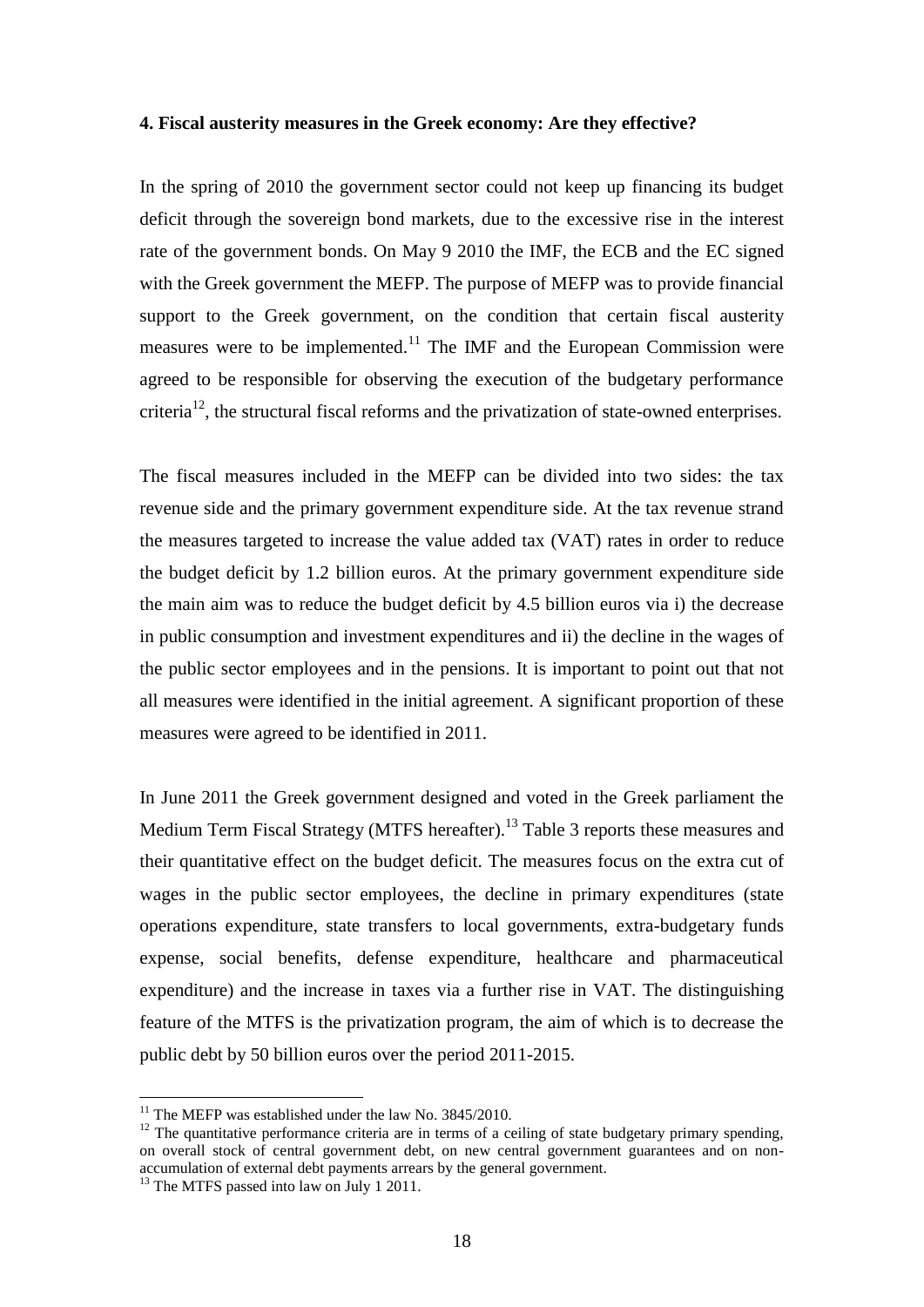|                                         | 2011  | 2012  | 2013   | 2014   | 2015   |
|-----------------------------------------|-------|-------|--------|--------|--------|
| Privatization receipts                  | 3,000 | 7,500 | 11,000 | 13,500 | 15,000 |
| Total measures                          | 6,115 | 7,566 | 4,374  | 4,932  | 3,964  |
| Wage bill                               | 770   | 600   | 448    | 306    | 71     |
| Operational expenses                    | 190   | 92    | 161    | 323    | 370    |
| Extra-budgetary funds                   | 540   | 150   | 200    | 200    | 150    |
| State-owned enterprises                 |       | 414   | 329    | 297    | 274    |
| Defense expenditure                     |       |       | 133    | 133    | 134    |
| Health care and pharmaceutical spending | 310   | 697   | 349    | 303    | 463    |
| Social benefits                         | 1,188 | 1,230 | 1,025  | 1,010  | 700    |
| Investment spending                     | 950   | 350   | 350    | 350    | 350    |
| Other expenditure                       | 150   | 355   | 345    | 350    | 305    |
| Tax compliance                          |       |       | 878    | 975    | 1,147  |
| Tax policy                              | 2.017 | 3.678 | 156    | 685    |        |

**Table 3**: Privatization receipts and measures' effect on the budget deficit under the Medium Term Fiscal Strategy (MTFS), in million euros, Greece, 2011-2015

Source: IMF (2011), European Commission (2011)

Table 4 shows the evolution of the main fiscal variables over the period 2011-2015, if all the aforementioned measures are to be implemented. At a first sight, the aim of MTFS is to eradicate the primary deficit and transform it into a primary surplus of 1.5% of GDP in 2012. The MTFS's target of decreasing deficit will be successful if the revenue remains at an almost constant level and primary expenditure gradually decreases. The MFTS' target is to increase the taxes on income and property and to cut wages in the public sector. According to the IMF's projections, the gross debt in percent (%) of GDP will keep rising till 2012 and will start to slow down since 2013.

**Table 4**: General government forecast under the Medium Term Fiscal Strategy (MTFS), in percent (%) of GDP, Greece, 2011-2015

|                                    | 2011   | 2012   | 2013   | 2014   | 2015   |
|------------------------------------|--------|--------|--------|--------|--------|
| General government balance         | -7,6   | $-6,5$ | $-4,8$ | $-2,6$ | $-1,5$ |
| General government primary balance | $-0.8$ | 1,5    | 3,6    | 6,4    | 7.7    |
| Total revenues                     | 40,9   | 42.2   | 41,9   | 42,0   | 41,6   |
| Taxes on income and property       | 7.4    | 7,9    | 7,9    | 8,2    | 8,4    |
| Primary expenditure                | 41,7   | 40,8   | 38,3   | 35,6   | 33,9   |
| Wages of the public sector         | 11,0   | 10,3   | 9,2    | 8,4    | 8,1    |
| Interest                           | 6,8    | 8,0    | 8,4    | 9,0    | 9,2    |
| Gross debt                         | 166,0  | 172.0  | 170.0  | 160.0  | 146,0  |

*Source*: IMF (2011)

The key issue is to what extent the above-mentioned measures are capable of decreasing the financial fragility of the public sector and bringing the recession to the end. Figure 4 plots the financial fragility index for the Greek government over the period 1988-2015. The public sector became in 2010 less financial fragile in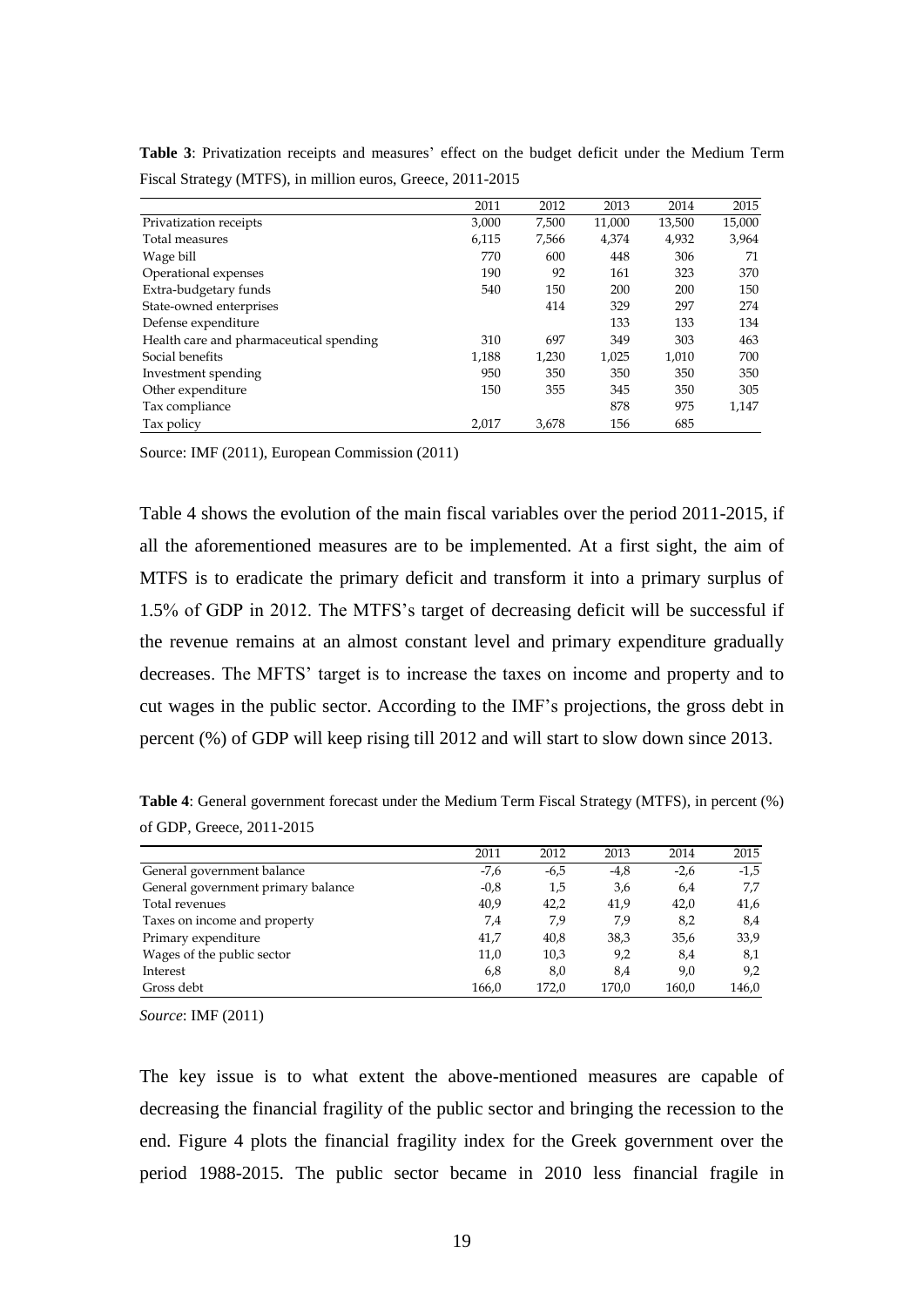comparison to 2009. This picture of a decreasing financial fragility of the government is consistent with the implemented initial fiscal austerity measures of MEFP that brought down the total primary expenditure and increased the total revenue of the government. Nevertheless, the public sector remained in the ultra ponzi area along with increased debt obligations.

The data for the 2011-2015 time span rely on the forecasts of the IMF (2011). Given the hypothesis of a primary surplus in 2012 the public sector is expected to turn from the ultra-ponzi to the ponzi scheme.<sup>14</sup> However, three points are in order. First, despite this anticipated jump into the ponzi area no significant improvement is expected to occur after 2012. The underlying reason is that the interest and amortization amounts will remain extremely high over this period, preventing the index to move further upwards, despite the hypothesized continuous decline in the primary deficit.



**Figure 4.** Financial fragility index of the government sector, Greece, 1988–2015

*Source*: Eurostat, Bank of Greece, Hellenic Republic Ministry of Finance and IMF (2011)

<u>.</u>

<sup>&</sup>lt;sup>14</sup> Interestingly, the privatization flows are not enough for the public sector in order to jump into the speculative area.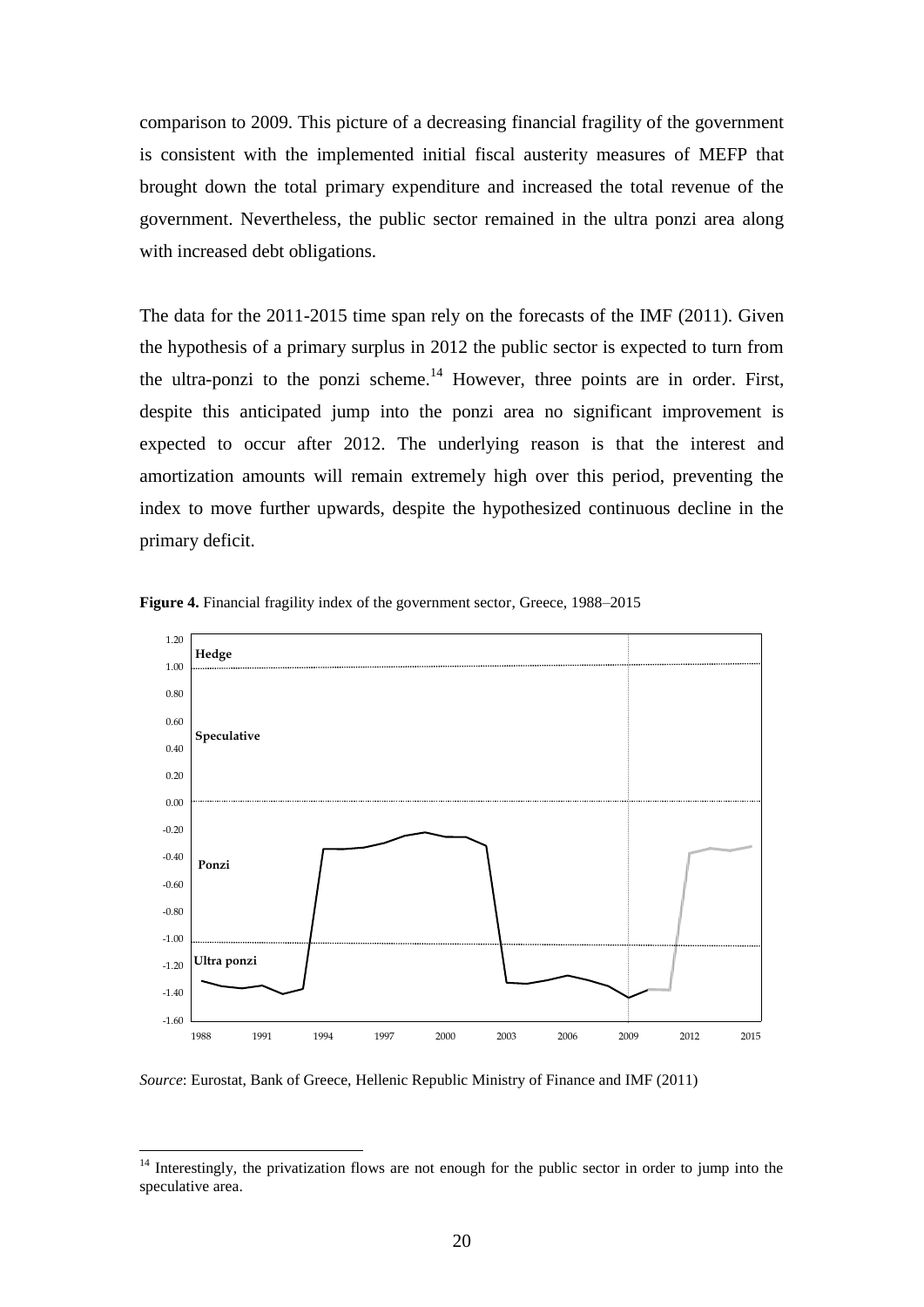Second, the macroeconomic scenario that is behind the IMF projections is extremely optimistic. Table 5 shows the hypotheses regarding the evolution of the GDP components over the period under consideration. We can observe that the key driver behind the rise in the GDP after 2012 is the private and external sectors. The formula is that the exports, private consumption and the private gross fixed capital formation will increase significantly and will contribute to the rise in the GDP. However, it is questionable whether Greece will reach a positive real growth rate of output given that the investor sentiment has collapsed. It is not by accident that this scenario has already overturned: the most recent estimates suggest that the GDP growth rate will be -2.5% in 2012 (see Hellenic Republic Ministry of Finance, 2011).

**Table 5**: Real GDP and components of nominal GDP under the Medium Term Fiscal Strategy (MTFS), in percentage (%) change, Greece, 2010-2015

|                                       | 2010    | 2011   | 2012   | 2013   | 2014   | 2015 |
|---------------------------------------|---------|--------|--------|--------|--------|------|
| Real GDP                              | $-4.5$  | $-3.9$ | 0,6    | 2,1    | 2,3    | 2,7  |
| Nominal private consumption           | $-4.6$  | $-4,9$ | $-1,2$ | 1,1    | 1.2    | 1,4  |
| Nominal public consumption            | $-8.3$  | $-8.4$ | $-5.0$ | $-1.0$ | $-0.3$ | 0.3  |
| Nominal gross fixed capital formation | $-16.5$ | $-8.8$ | $-1,5$ | 2.7    | 4,0    | 5,0  |
| Change in stocks (contribuiton)       | 1,6     | 0,1    | 0,0    | 0,0    | 0,0    | 0,0  |
| Nominal exports of goods and services | 3,8     | 6.4    | 6,7    | 6.5    | 6.6    | 6,8  |
| Nominal imports of goods and services | $-4.8$  | $-4.2$ | $-3.3$ | 1.9    | 2.8    | 3,2  |

*Source*: IMF (2011)

Our third point rests on figure 5 which provides a more detailed consideration of the liquidity status of the public sector, showing the financing needs and the financing sources of the public sector over the period 2011-2015. On the left column of the figure there are the financing needs of the government sector due to interest payments, amortization, primary deficit (whenever it exists) and other amounts (bank assistance and stock-flow adjustments). On the right column the financing sources of the government sector are depicted: primary surplus (whenever it exists), official financing via the MEFP, privatization receipts and a remaining amount that is to be covered by a combination of voluntary private sector rollover, new funding from euro area member states and the assumed access to the bond market. Figure 5 clearly shows that despite the creation of budget primary surpluses, these amounts cannot cover more than 28 percent of the interest and amortization payments. This data allows us to argue that, even if the macroeconomic scenario turns out to be true, the improvement in the financial status of the public sector will not be substantial.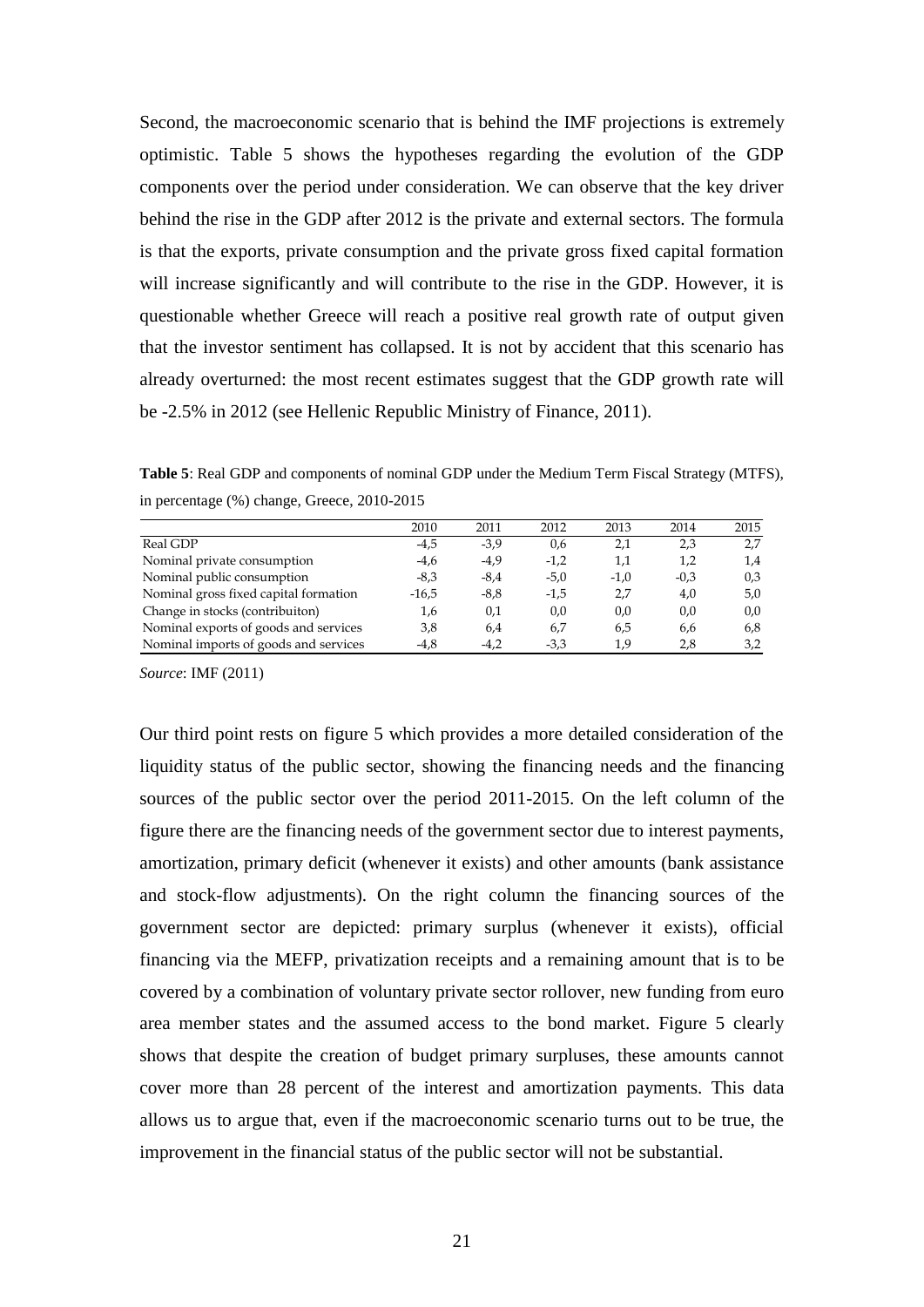

**Figure 5.** Financing needs and sources of the public sector, in billion euro, Greece, 2011-2015

*Source*: IMF (2011)

<u>.</u>

\* Other amounts include bank assistance and stock-flow adjustments.

\*\* Amount to be covered consists of voluntary private sector rollover, new funding from euro area member states and market access of the public sector.

We move on to consider the impact of the crisis and fiscal austerity measures on the financial fragility of the banking sector and the instability in the economy. Our analysis relies on table 5, which depicts the real GDP and its nominal components for the period 2010-2015, and on table 6 that presents some indicators for the banking sector over the period 2006-2015.

The financial fragility of the banking sector can be proxied by two ratios: i) the loans to deposits ratio<sup>15</sup> and ii) the ECB liquidity support to liabilities ratio. As these ratios become higher the financial fragility of the banking sector arguably increases. From table 6 we can see that in 2009 the loans to deposits ratio started going upwards. This increase is the outcome of lower deposits in the Greek banking sector, which in turn emanates from the decline in macroeconomic activity (which decreases the households' wealth) and the deterioration in expectations of households and firms. The banking sector has used as a substitute the liquidity of the ECB: the ratio of ECB

<sup>&</sup>lt;sup>15</sup> See Forman et al. (1984) for a theoretical proposition and Cozzi and Toporowski (2006) for an application in the Southeast Asian countries.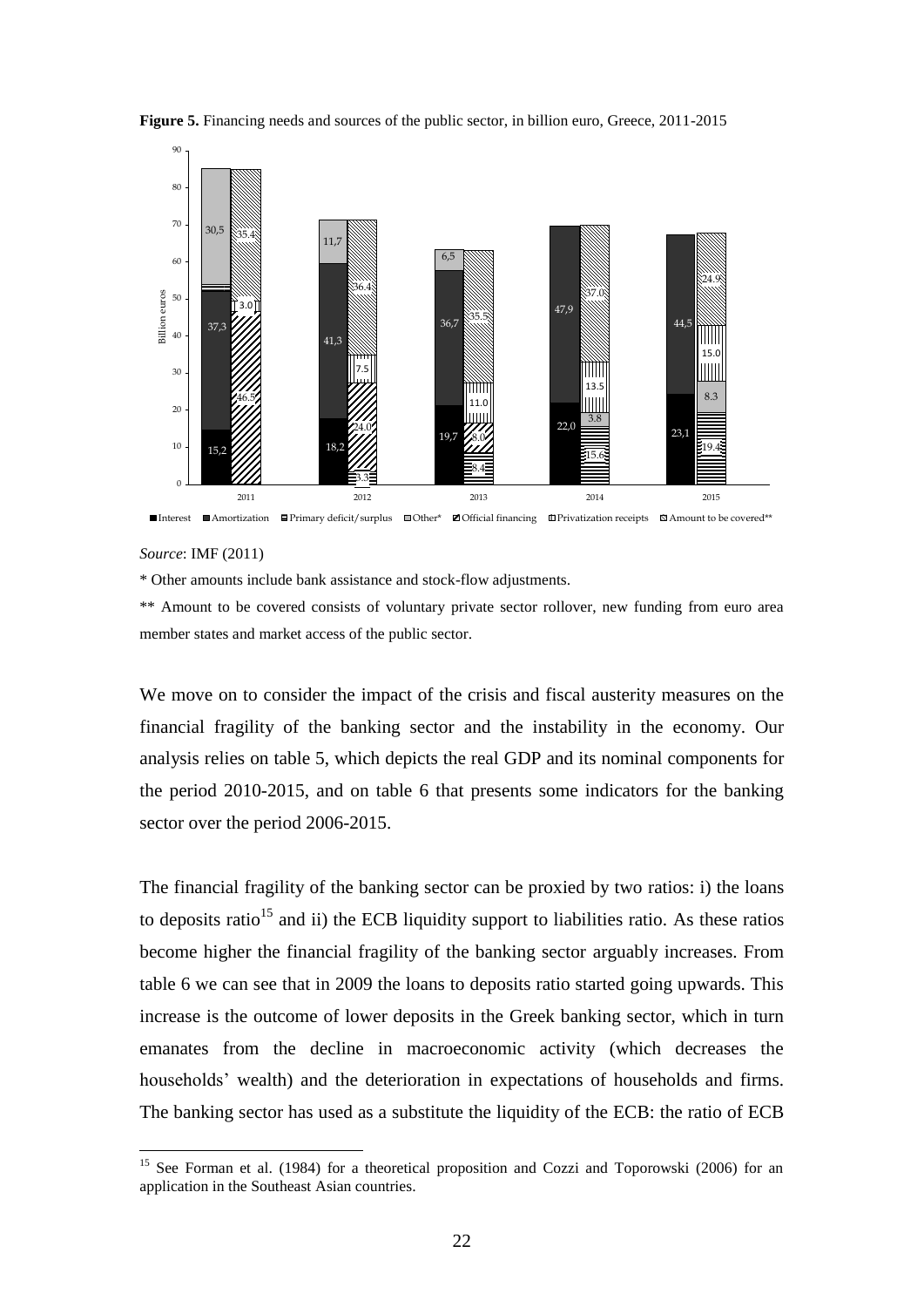liquidity support to liabilities starts increasing in 2009. It is also noteworthy that the deposits relative to liabilities continue to decline in 2010 and 2011. Overall, the rise in uncertainty and the economic contraction have amplified the financial fragility in the banking sector.

|      | Loans to<br>deposits | ECB liquidity<br>support to<br>liabilities | Capital and<br>reserves to<br>liabilities | Deposits to<br>liabilities | Rate of non<br>performing<br>loans* |
|------|----------------------|--------------------------------------------|-------------------------------------------|----------------------------|-------------------------------------|
| 2006 | 1.08                 | 0.02                                       | 0.08                                      | 0.66                       | 5.40                                |
| 2007 | 1.07                 | 0.02                                       | 0.07                                      | 0.64                       | 4.50                                |
| 2008 | 1.07                 | 0.09                                       | 0.06                                      | 0.60                       | 5.00                                |
| 2009 | 1.11                 | 0.10                                       | 0.08                                      | 0.57                       | 7.70                                |
| 2010 | 1.28                 | 0.19                                       | 0.09                                      | 0.54                       | 10.40                               |
| 2011 | 1.41                 | 0.22                                       | 0.10                                      | 0.51                       | 11.50                               |
| 2012 | 1.36                 | 0.18                                       | 0.11                                      | 0.54                       |                                     |
| 2013 | 1.31                 | 0.15                                       | 0.11                                      | 0.57                       |                                     |
| 2014 | 1.27                 | 0.11                                       | 0.12                                      | 0.59                       |                                     |
| 2015 | 1.22                 | 0.09                                       | 0.12                                      | 0.62                       |                                     |

**Table 6.** Banking sector indicators, 2006-2015

*Source*: IMF (2011)

\*The rate of non performing loans for 2011 is for Q1.

The IMF projections suggest that the fragility of the banking sector will be driven down in the period 2012-2015. This relies on the assumption that the deposits in the banking sector will increase and the ECB liquidity support will become smaller. However, given the increasing uncertainty in the Greek economy and the lower income of households (due to wage decreases and tax increases) it remains particularly questionable whether banks' deposits will increase to bring down their financial fragility.

The next issue is the impact of the implemented measures on the overall macroeconomic performance.<sup>16</sup> In section 3 we pointed out that before the onset of the crisis the Greek economy was experiencing growing financial fragility. Following Minsky, we can argue that the implementation of fiscal austerity measures in an economy which is financially fragile and has already entered in a deep recession is expected to have devastating effects on the overall macroeconomic performance. This is particularly clear if someone looks at the GDP growth in years 2010 and 2011. There is a substantial drop in the GDP, which stems from the brisk decline in the public consumption and investment expenditures. Simultaneously, the private

1

<sup>&</sup>lt;sup>16</sup> See also Papadimitriou et al. (2010).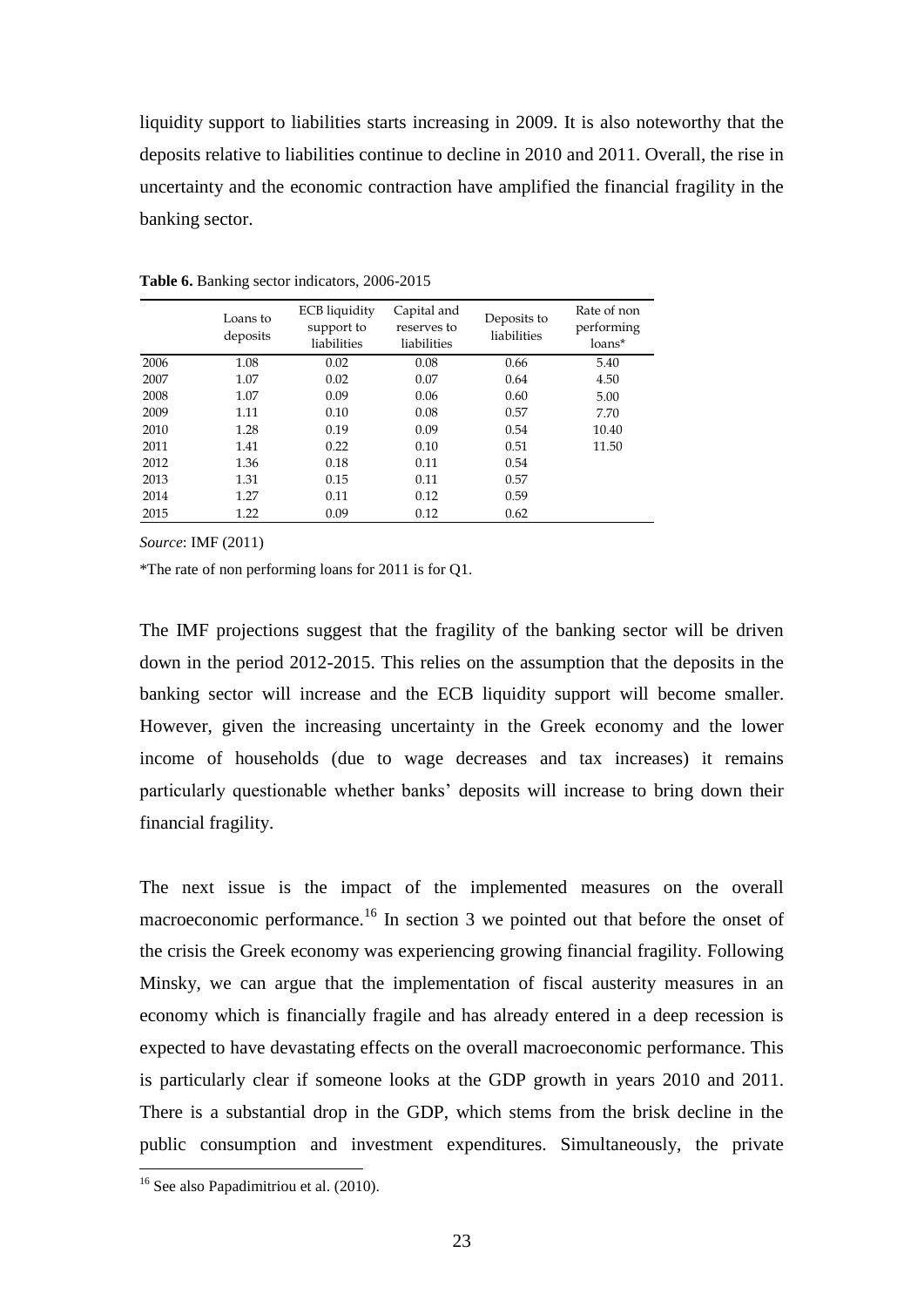expenditures do not seem to fill the gap in aggregate demand that has been created by the decrease in public expenditures.

This decline in the GDP has negative feedback effects on the financial instability of the economy. Table 6 shows the noteworthy rise in the rate of non-performing loans, which has risen from 7.70% in 2009 to 11.50% in 2011. Overall, the decrease in the wages of the public sector employees and in social benefits along with the increase in taxes lead to a shrinkage in income of household and a decline in their ability to meet payment commitments. These conditions put the grounds of an amplifying debtdeflation process.

#### **5. Conclusions**

In this paper, a Minskyan framework of analysis was used to assess the fiscal austerity measures in the Greek economy. Applying financial fragility indexes for the public sector and the macroeconomy we pinpointed the growing financial fragility in the Greek economy over the last 5-6 years prior to the onset of the crisis. We then used statistical evidence that relies on IMF's projections to evaluate the impact of the austerity measures on the financial fragility of the government and banking sectors, as well as on the financial instability of the economy. Our analysis casts considerable doubt on the effectiveness of the programme agreed by the IMF-ECB-EC and the Greek government. One and a half year after the implementation of fiscal austerity measures the Greek economy remains mired in a depression, without any prospect for a substantial improvement in the financial fragility of the government sector.

Our analysis calls for a fundamental change in the policy mix currently implemented in the Greek economy. Since the austerity measures amplify the financial instability in the economy, the pressure for adopting such kind of measures should be relieved. The target of decreasing the high budget deficit should be set on a medium-term basis rather than on a short-term one, paying particular attention to the decrease in tax evasion. The latter was shown to be the root cause of the rise in the financial fragility of the government sector in the period prior to the onset of the crisis. Furthermore, the emphasis should be placed on measures and policies that enhance economic growth and employment both in the short- and the medium-term.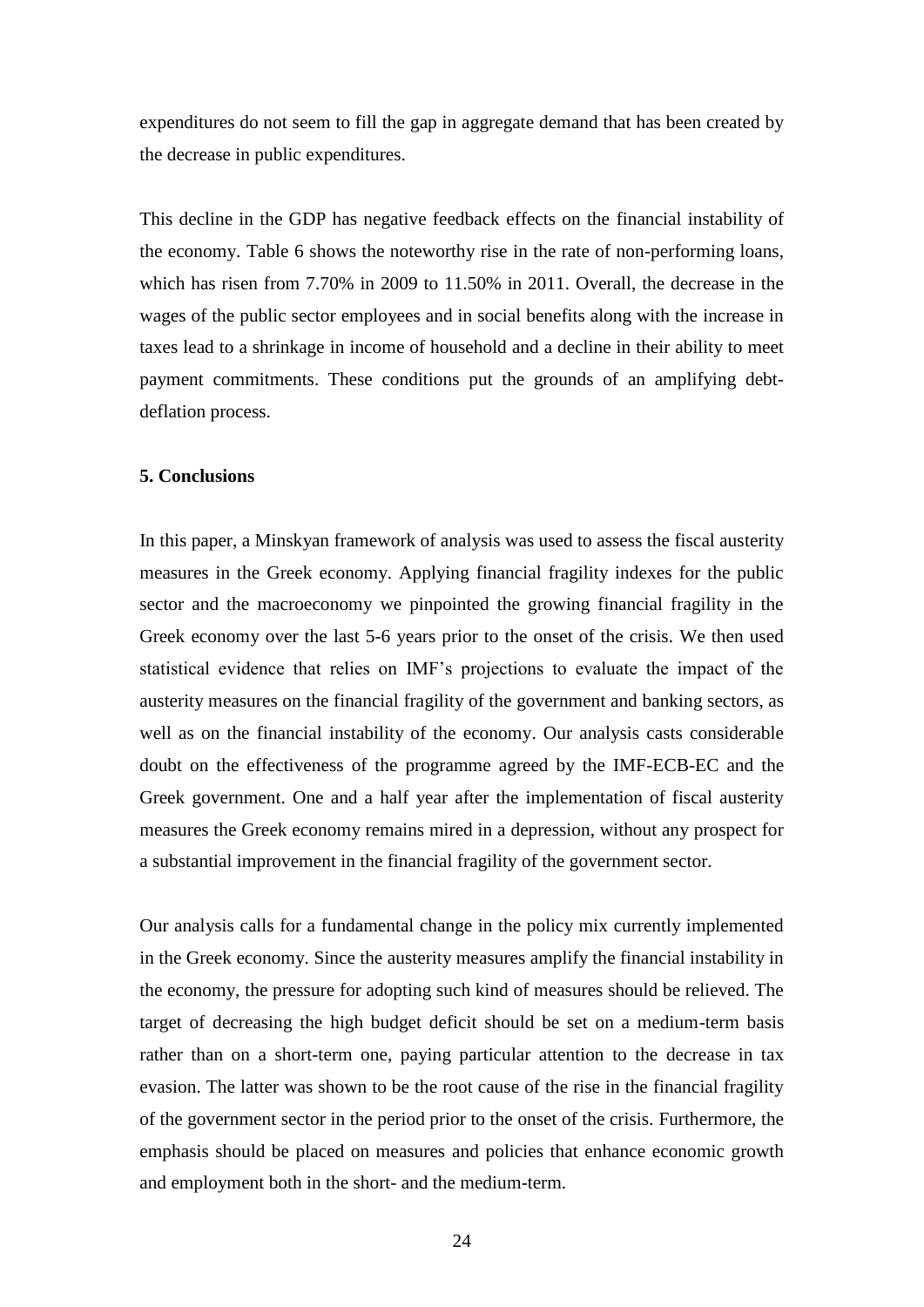#### **References**

- Arestis P. and De Antoni E. (2009). "Minsky's financial instability hypothesis: The crucial role of fiscal policy", in Creel J. and Sawyer M. (eds*), Current Thinking of Fiscal Policy*, Palgrave Macmillan, USA.
- Argitis G. and Michopoulou S. (2011). "Are full employment and social cohesion possible under financialization?", *Forum for Social Economics*, Vol. 40, pp. 139- 155.
- Arza V. and Espanol P. (2008). "Les liaisons dangereuses: A Minskyan approach to the relation of credit and investment in Argentina during the 1990s", *Cambridge Journal of Economics*, Vol. 32, pp. 739-759.
- Brown C. (2007). "Financial engineering, consumer credit, and the stability of effective demand", *Journal of Post Keynesian economics*, Vol. 29, No. 3, pp. 427- 453.
- Cozzi G. and Toporowski J. (2006). "The balance sheet approach to financial crises in emerging markets", Working Paper 485, The Levy Economics Institute at Bard College, Annandale-on-Hudson.
- Cynamon B. and Fazzari S. (2008). "Household debt in the consumer age: Source of growth-risk of collapse", *Capitalism and Society*, Vol. 3, No. 2, pp. 1-30.
- European Commission (2011). "The economic adjustment for Greece, Fourth review", Occasional Papers 82.
- Ferrari-Filho F., Terra F. and Conceicao O. (2010). "The financial fragility hypothesis applied to the public sector: An analysis for Brazil's economy from 2000 to 2008", *Journal of Post Keynesian Economics*, Vol. 33, No. 1, pp. 151-168.
- Ferri P. and Minsky H. (1992). "Market processes and thwarting systems", *Structural Change and Economic Dynamics*, Vol. 3, No. 1, pp. 79-91.
- Foley D. (2003). "Financial fragility in developing economies", in Dutt A. and Ros J. (eds.), *Development economics and structuralist macroeconomics,* Edward Elgar, USA.
- Forman L., Groves M. and Eichner A.S. (1984). 'The monetary-financial block of a post-Keynesian short-period model', *British Review of Economic Issues*, Vol. 6, pp. 23-52.
- Hellenic Republic Ministry of Finance. (2011). Pre-Program Budgeting 2012.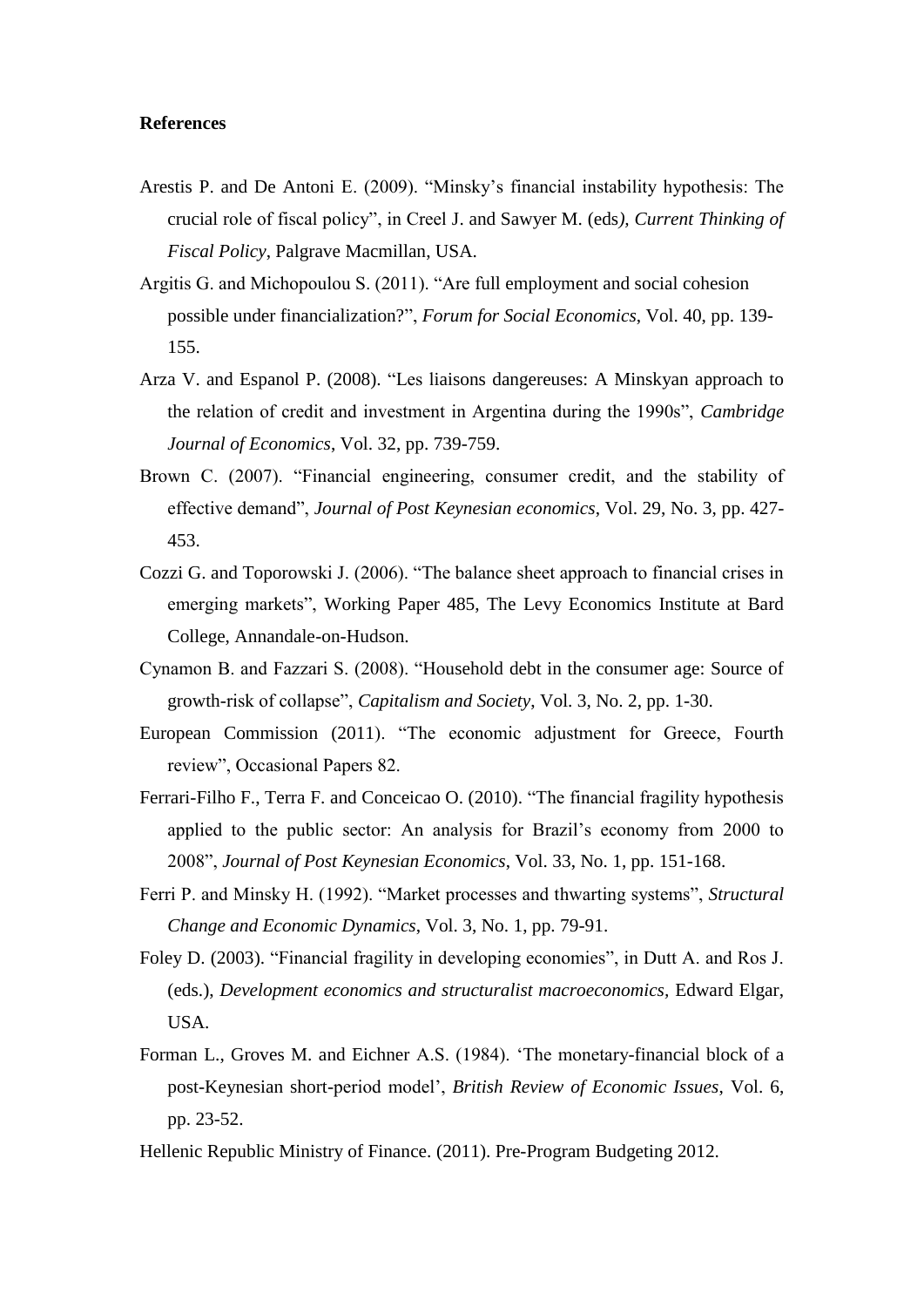- IMF (2011). "Greece: Fourth review under the stand-by arrangement and request for modification and waiver of applicability of performance criteria", Country Report 175, Washington, DC.
- Kelton S. and Wray R. (2009). "Can Euroland survive?", Public Policy Brief 106, The Levy Economics Institute at Bard College, Annandale-on-Hudson.
- Knutsen S. and Lie E. (2002). "Financial fragility, growth strategies and banking failures: The major Norwegian banks and the banking crisis, 1987-92", *Business History*, Vol. 44, No. 2, pp. 88-111.
- Minsky H. (1982). *Inflation, Recession and Economic Policy*, M.E Sharpe, New York.
- Minsky H. (1986). *Stabilizing an Unstable Economy*, Mc Graw Hill, USA.
- Minsky H. (1992). "The capital development of the economy and the structure of financial institutions", Working Paper 72, The Levy Economics Institute at Bard College, Annandale-on-Hudson.
- Minsky (1995). "Financial factors in the economics of capitalism", *Journal of Financial Services Research*, Vol. 9, pp. 197-208.
- Minsky H. and Adelman I. (1960). "On the national debt and economic growth", Hyman P. Minsky Archive.
- Minsky H. and Meyer L. (1972). "The financial instability hypothesis, disaggregated finance and the structure of econometric models", Hyman P. Minsky Archive. Paper 21.
- Papadimitriou D. (2008). "Promoting equality through an employment of last resort policy", Working Paper 545, The Levy Economics Institute at Bard College, Annandale-on-Hudson.
- Papadimitriou D., Wray R. and Nersisyan Y. (2010). "Endgame for the euro? Without major restructuring, the eurozone is doomed", Public Policy Brief 113, The Levy Economics Institute at Bard College, Annandale-on-Hudson.
- Pollin R. (1990). *Deeper in debt. The changing financial conditions of US households*, Economic Policy Institute.
- Sardoni C. and Wray R. (2006). "Monetary policy strategies of the European Central Bank and the Federal Reserve bank of the United States", *Journal of Post Keynesian Economics*, Vol. 28, No. 3, pp. 451-472.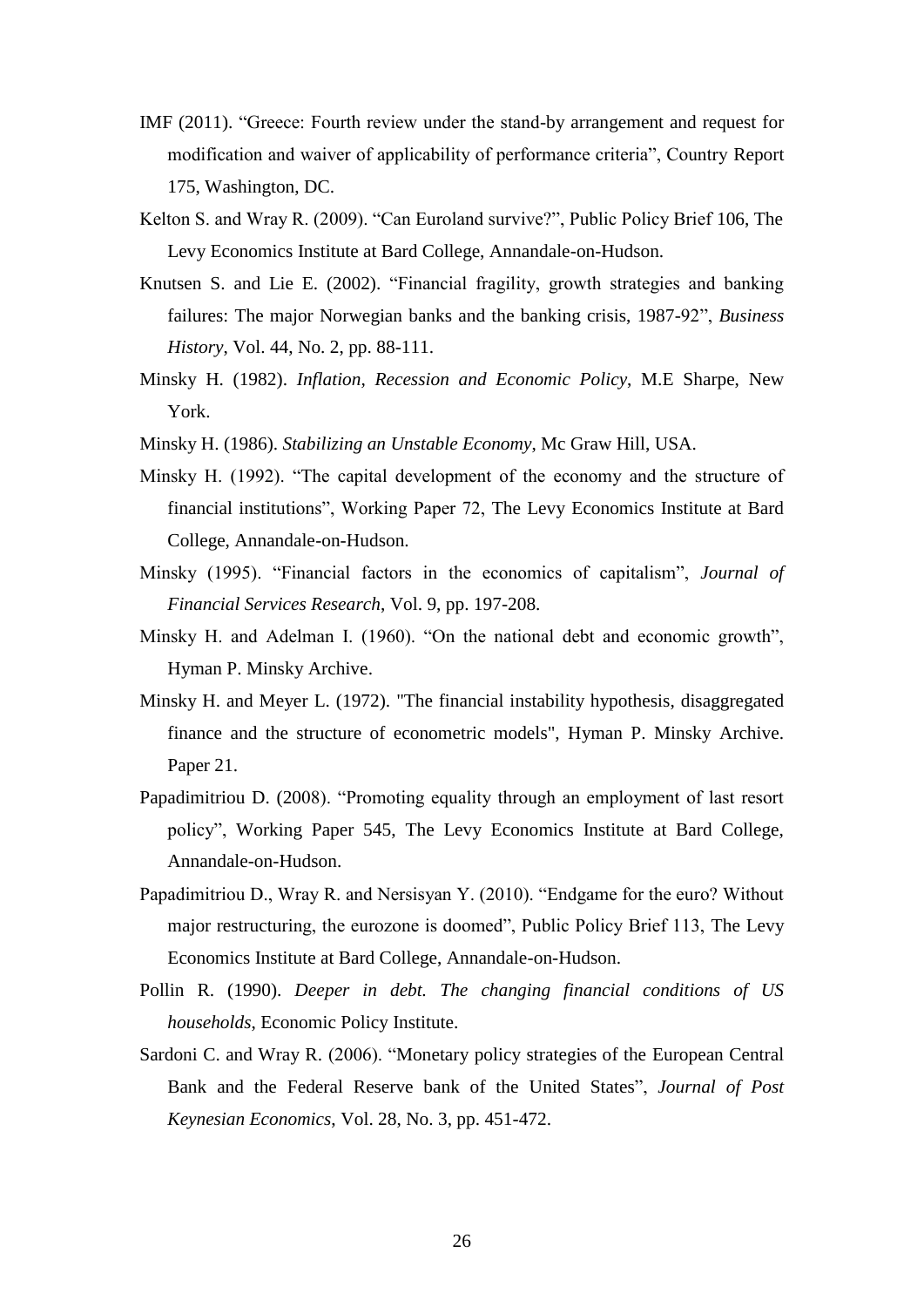- Sawyer M. (2001). "Minsky's analysis, the European single currency and the global financial system", in Bellofiore R. and Ferri P. (eds.), *Financial Keynesianism and market instability: The economic legacy of Hyman Minsky*, Edward Elgar, USA.
- Schroeder S. (2002). "A Minskian analysis of financial crisis in developing countries", Working Paper 9, Center for Economic Policies.
- Schroeder S. (2009). "Defining and detecting financial fragility: New Zealand's experience, *International Journal of Social Economics*, Vol. 36, No. 3, pp. 287- 307.
- Tymoigne E. (2007). "A hard-nosed look at worsening U.S. household finance", *Challenge*, Vol. 50, No. 4, pp. 88-111.
- Tymoigne E. (2010a). "Detecting ponzi finance: An evolutionary approach to the measure of financial fragility", Working Paper 605, The Levy Economics Institute at Bard College, Annandale-on-Hudson.
- Tymoigne E. (2010b). "Minsky and Economic Policy: 'Keynesianism' all over again?", in Papadimitriou D. and Wray L. (eds.), *The Elgar Companion to Hyman P. Minsky*, Edward Elgar, Northampton.
- Tymoigne E. (2011). "Measuring macroprudential risk: Financial fragility indexes", Working Paper 654, The Levy Economics Institute at Bard College, Annandaleon-Hudson.
- Wolfson M. (1990). "The causes of financial fragility", *Journal of Post Keynesian Economics*, Vol. 14, No. 3, pp. 333-355.
- Wolfson M. (1995). "Monetary policy, financial crises, and the business cycle: implications of the change in Federal Reserve policy during the 1982-90 businesscycle expansion", *Review of Political Economy*, Vol. 7, No. 3, pp. 343-359.
- Wray R. (1998). *Understanding modern money: The key to full employment and price stability*, Edward Elgar, USA.
- Wray R. (2003). "Is euroland the next Argentina?", Working Paper 23, The Levy Economics Institute at Bard College, Annandale-on-Hudson.